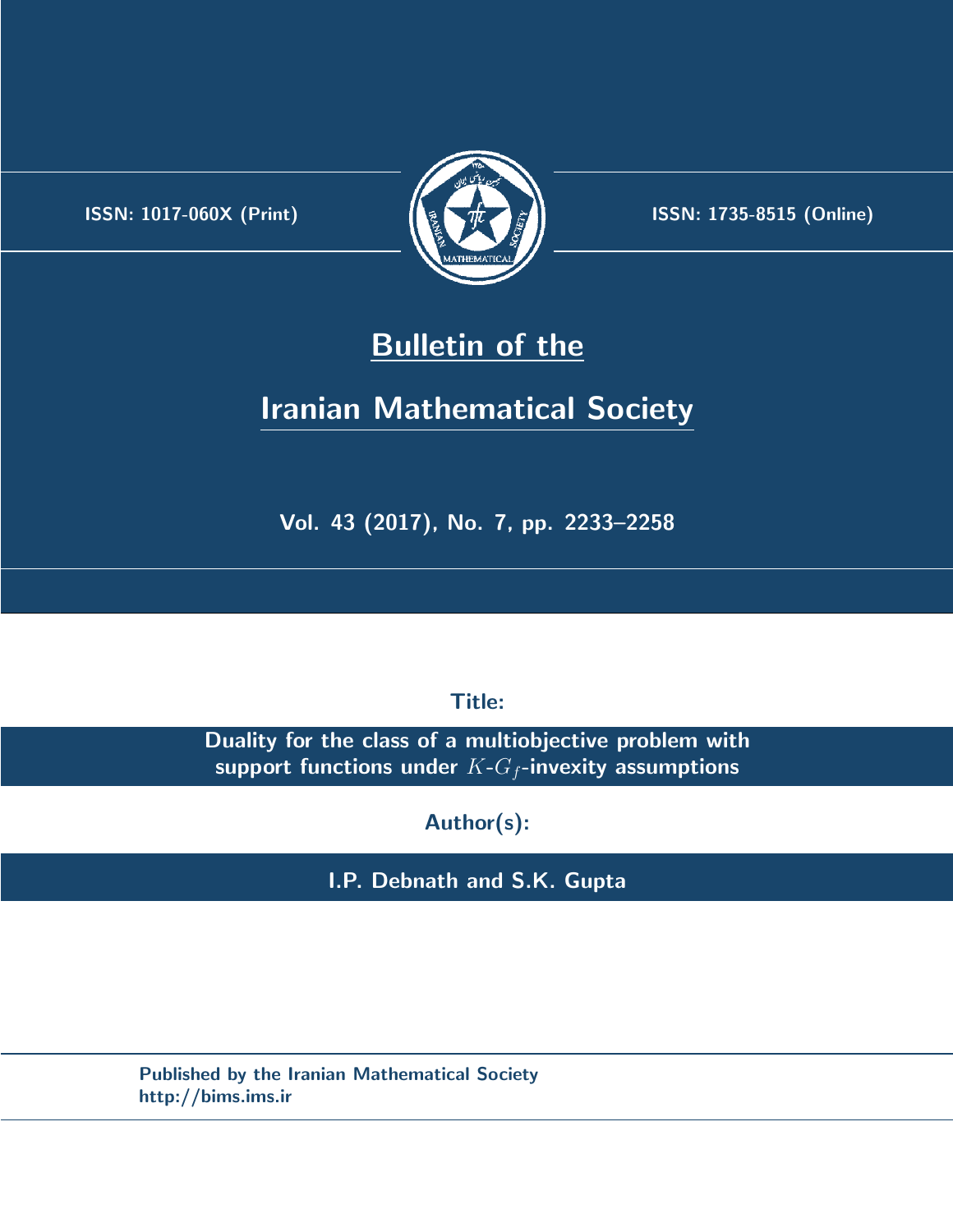Bull. Iranian Math. Soc. Vol. 43 (2017), No. 7, pp. 2233–2258 Online ISSN: 1735-8515

### **DUALITY FOR THE CLASS OF A MULTIOBJECTIVE PROBLEM WITH SUPPORT FUNCTIONS UNDER** *K***-***G<sup>f</sup>* **-INVEXITY ASSUMPTIONS**

#### I.P. DEBNATH*∗* AND S.K. GUPTA

(Communicated by Maziar Salahi)

Abstract. In this article, we formulate two dual models Wolfe and Mond-Weir related to symmetric nondifferentiable multiobjective programming problems. Furthermore, weak, strong and converse duality results are established under  $K$ - $G$ <sup> $f$ </sup>-invexity assumptions. Nontrivial examples have also been depicted to illustrate the theorems obtained in the paper. Results established in this paper unify and extend some previously known results appeared in the literature.

**Keywords:** Multiobjective programming,  $K$ - $G$ <sup> $f$ </sup>-invexity, support function, efficient solutions, duality.

**MSC(2010):** Primary: 90C26; Secondary: 49N15.

#### 1. **Introduction**

Duality theory is an important part of the optimization theory. Special, dual problems of optimization, are applied to many types of optimization problems. They are used for the proof of optimality of solutions, for designing and a theoretical justification of optimization algorithms, for physical or economic interpretation of received solutions. Quite often dual problems introduce new meaning to modeled problems. For example, economic resources optimal allocation dual problems are usually models of rational pricing.

It is a possible situation where the dual problem to a dual optimization problem coincides with an initial optimization problem. This case is named symmetric duality [[21](#page-26-0)]. It is well known that the symmetric duality is applied for linear programming problems. In general, this does not happen for nonlinear programming problems. Symmetric duality was first introduced by Dorn [\[7](#page-25-0)] and called the same to be symmetric if the dual of the dual can be recast as

*⃝*c 2017 Iranian Mathematical Society

Article electronically published on December 30, 2017.

Received: 5 July 2016, Accepted: 31 January 2017.

*<sup>∗</sup>*Corresponding author.

<sup>2233</sup>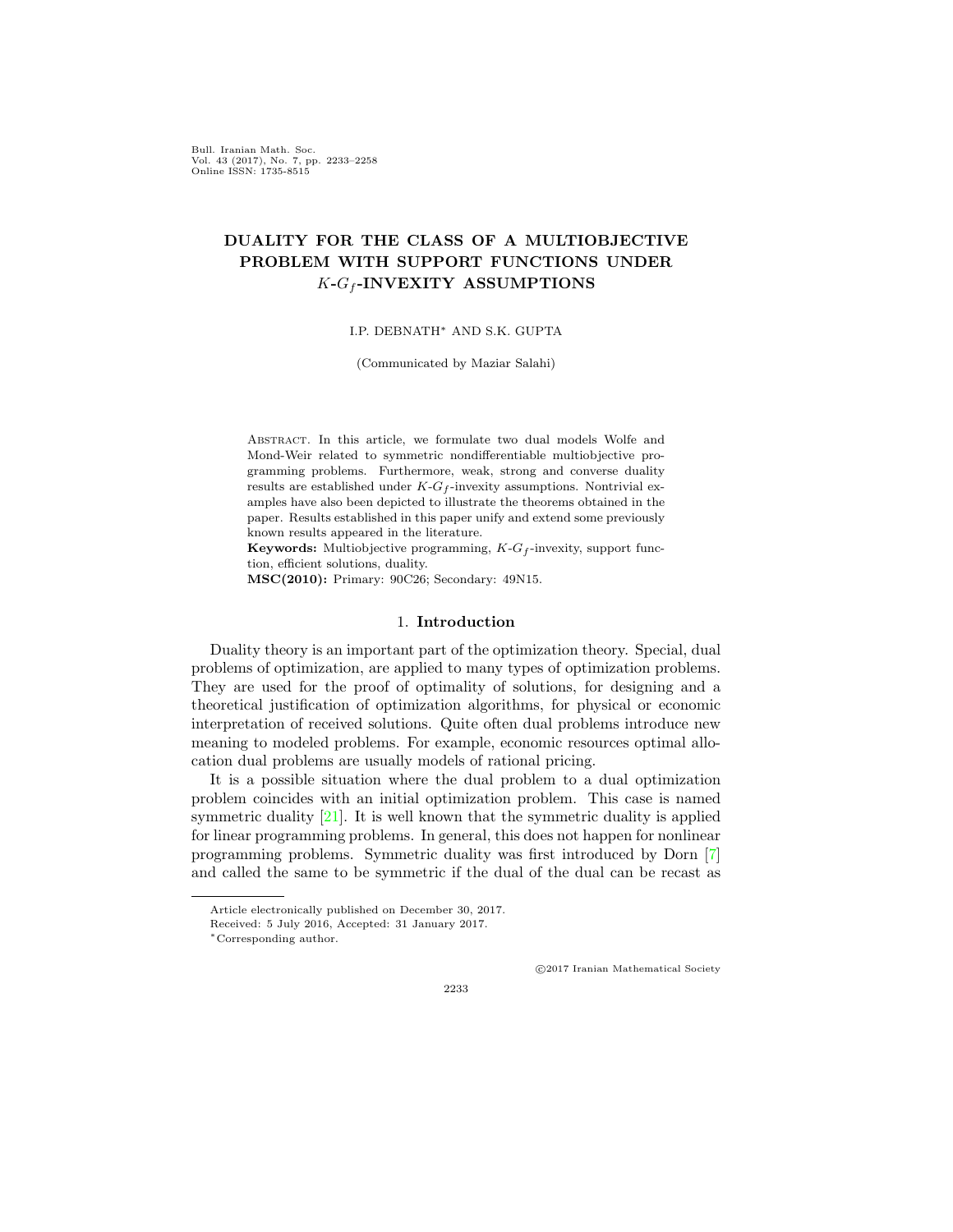the primal problem. Outstandingly, many researchers working in this direction, has developed the concept of symmetric duality.

Interestingly, multiobjective optimization has a vast number of applications, for example in goal programming, risk programming, etc. Miettinen [[15\]](#page-26-1) and Pardalos et al. [\[16](#page-26-2)] gave the conditions for optimality in the case of multiobjective programming problems. Further, using the concept of higher-order cone-preinvex and cone-pseudoinvex functions, Gupta and Jayswal [\[9](#page-25-1)] studied the duality relations for a higher-order symmetric Mond-Weir type multiobjective problem over cones, which therefore extends some of the results in [[8,](#page-25-2) [14\]](#page-26-3). Introducing the concept of higher order strictly and strongly *K*-pseudoinvexity, recently, Suneja and Louhan [\[19](#page-26-4)] discussed recent developments in nondifferentiable multiobjective optimization under higher order *K*-invexity. Agarwal et al. [[1\]](#page-25-3) have given some corrective measures in the work of Chen [\[5](#page-25-4)]. Gupta et al. [\[10](#page-25-5)] constructed a pair of higher-order Wolfe type symmetric dual programs for nondifferentiable multiobjective programming problems over cones under  $(F, \alpha, \rho, d)$ -convexity assumptions. Motivated by various concepts of generalized convexity, Jayswal and Kummari [[11\]](#page-26-5) studied higher order duality for multiobjective programming problem under  $(\phi, \rho)$ -invexity assumptions. Recently, Jayswal and Kummari [\[12](#page-26-6)] established necessary and sufficient optimality conditions for a nondifferentiable minimax semi-infinite programming problems in complex spaces under invexity assumptions. Considering an improved definition of generalized type I univex function, Soleimani-damaneh [\[17](#page-26-7)] addressed the optimality and duality of multiobjective optimization problems.

Very recently, Dehui and Xiaoling [\[6](#page-25-6)] have established necessary and sufficient optimality conditions for a multiobjective programming problem with support functions and hence derived the duality theorems for general Mond-Weir type dual problem under  $(G, C, \rho)$ -convexity assumptions. Jiao [[13](#page-26-8)] introduced new concepts of nonsmooth  $K$ - $\alpha$ - $d_I$ -invex and generalized type I univex functions over cones using Clarke's generalized directional derivative and  $d_I$ -invexity for a nonsmooth vector optimization problem with cone constraints. Further, the author has also established sufficient optimality conditions and Mond-Weir type duality results under *K*-*α*-*d<sup>I</sup>* -invexity and type I cone-univexity assumptions. In recent past, several definitions such as, nonsmooth univex, nonsmooth quasiunivex and nonsmooth pseudoinvex functions have been introduced by Xianjun [[20](#page-26-9)]. Introducing these new concepts, sufficient optimality conditions for a nonsmooth multiobjective problem have been derived and then weak and strong duality results are established for a Mond-Weir type multiojective dual programs. Recently, Antczak [[3\]](#page-25-7) has established the saddle point criteria and Wolfe duality theorems for a class of nondifferentiable vector optimization problems.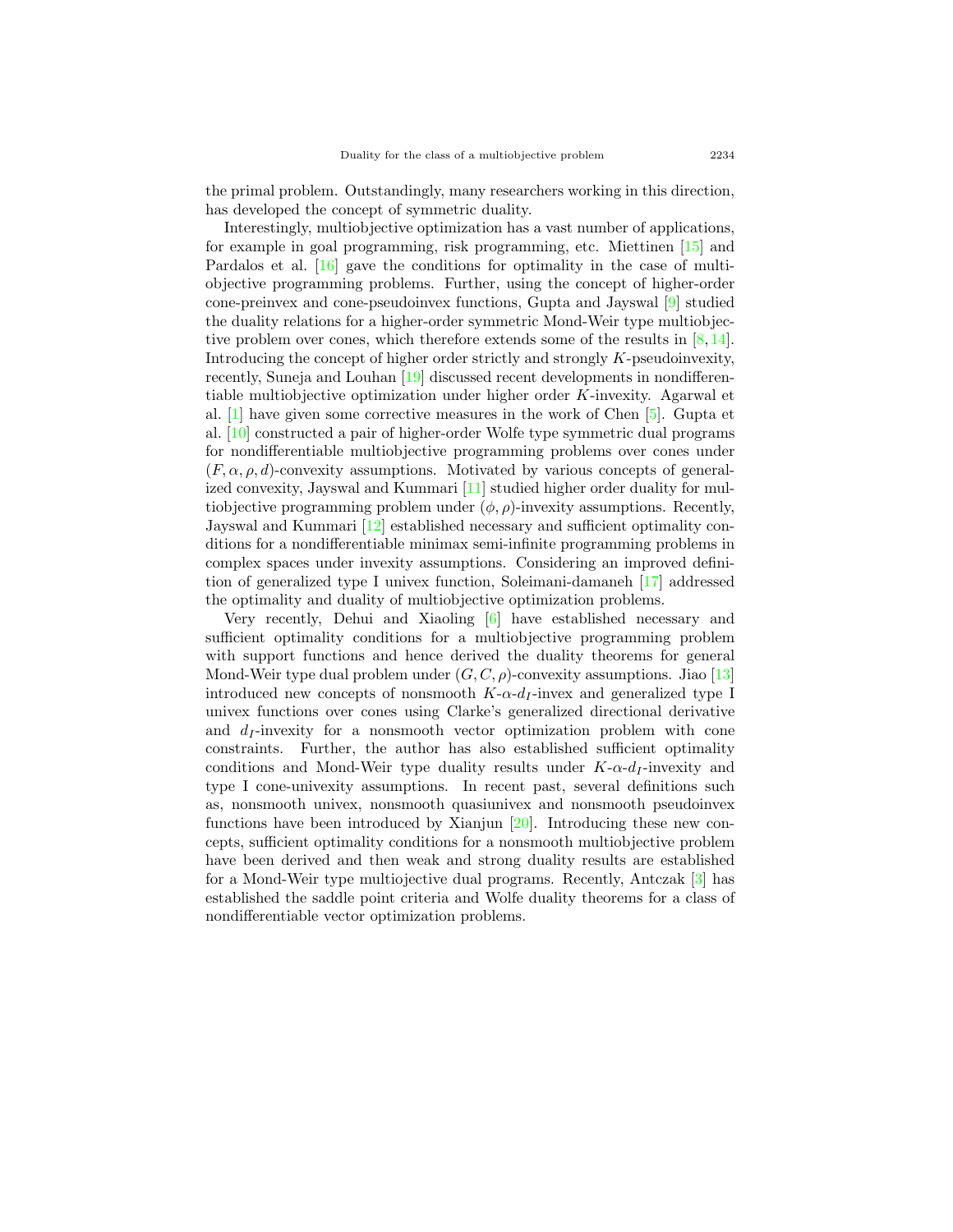2235 Debnath and Gupta

In this article, we consider a concept of  $K$ - $G$ <sup> $f$ </sup>-invexity and formulate Wolfe and Mond-Weir type symmetric dual models related to nondifferentiable multiobjective programming problems. Various nontrivial examples which shows the existence of  $K-G_f$ -invex and  $K-G_f$ -incave functions have been illustrated. Considering the Wolfe and Mond-Weir type symmetric primal-dual models, appropriate duality results have been established. Further, several examples verifying the weak duality results for both the Wolfe and Mond-Weir type primal-dual pairs have also been discussed in the paper.

#### 2. **Notations and preliminaries**

Throughout this article, let *R<sup>n</sup>* denotes *n*-dimensional Euclidean space and  $R_+^n$  be its non-negative orthant. Consider the following multiobjective programming problem:

(P) 
$$
K
$$
 – minimize  $f(x)$   
subject to  $x \in X^0 = \{x \in S : -g(x) \in C\},\$ 

where  $S \subset R^n$  be open,  $f : S \to R^k$ ,  $g : S \to R^m$ ,  $K$  and  $C$  are closed convex pointed cones with nonempty interiors in  $R^k$  and  $R^m$ , respectively.

In this section, we provide some definitions that will follow-up throughout the manuscript.

**Definition 2.1** ([\[10](#page-25-5)]). The positive polar cone  $C^*$  of  $C$  is defined as

$$
C^* = \{ z \in R^m : x^T z \ge 0, \text{ for all } x \in C \}.
$$

**Definition 2.2** ([[10\]](#page-25-5)). A point  $\bar{x} \in X^0$  is said to be an efficient solution of a multiobjective programming problem (P) if there exists no other  $x \in X^0$  such that

$$
f(\bar{x}) - f(x) \in K \backslash \{0\}.
$$

Let  $C_1 \subseteq R^n$  and  $C_2 \subseteq R^m$  be closed convex cones with non-empty interiors and  $S_1$  and  $S_2$  be non-empty open sets in  $R^n$  and  $R^m$ , respectively such that  $C_1 \times C_2 \subseteq S_1 \times S_2$ . Suppose  $f = (f_1, f_2, \ldots, f_k) : S_1 \times S_2 \to R^k$  be a vectorvalued differentiable function.

**Definition 2.3.** The function *f* is said to be *K*-invex at  $u \in S_1$  with respect to  $\eta: S_1 \times S_2 \to R^n$  if for all  $x \in S_1$  and for fixed  $v \in S_2$ , we have  $\{f_1(x, v) - f_2(x, v) \}$  $f_1(u, v) - \eta^T(x, u) \nabla f_1(u, v), \dots, f_k(x, v) - f_k(u, v) - \eta^T(x, u) \nabla f_k(u, v) \} \in K.$ 

Now, we generalize the definition of a real-valued *G*-invex function introduced by Antczak [\[2](#page-25-8)] to the vectorial case.

**Definition 2.4** ([[2\]](#page-25-8)). The function *f* is said to be  $K - G_f$ -invex (or,  $K - G_f$ ) invex) at  $u \in S_1$  (with respect to  $\eta$ ) if there exists a differentiable vectorvalued function  $G_f = (G_{f_1}, \ldots, G_{f_k}) : R \to R^k$  such that any of its component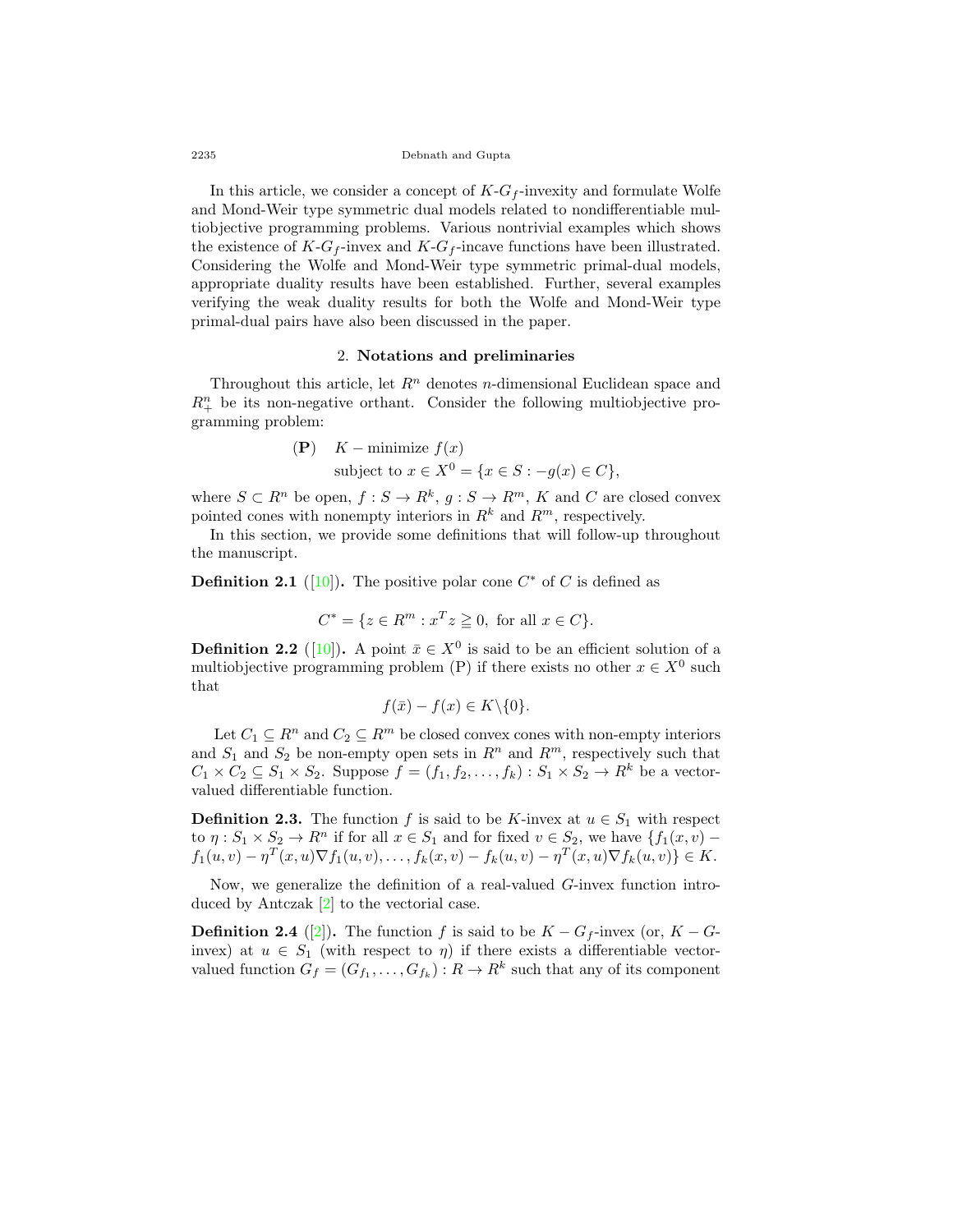$G_{f_i}: I_{f_i}(S_1 \times S_2) \to R$ , where  $I_{f_i}(S_1 \times S_2), i = 1, 2, \ldots, k$ , is the range of *f<sub>i</sub>*, is a strictly increasing function on its domain and  $\eta : S_1 \times S_2 \to R^n$  is a vector-valued function such that, for all  $x \in S_1$  for fixed  $v \in S_2$ 

$$
\{G_{f_1}(f_1(x,v)) - G_{f_1}(f_1(u,v)) - \eta^T(x,u)(G'_{f_1}(f_1(u,v))\nabla f_1(u,v)), \dots, G_{f_k}(f_k(x,v)) - G_{f_k}(f_k(u,v)) - \eta^T(x,u)(G'_{f_k}(f_k(u,v))\nabla f_k(u,v))\} \in K.
$$

We will now show the existence of the above definition by giving an example.

**Example 2.5.** Let  $k = 2$ ,  $n = 1$ ,  $S_1 = S_2 = R_+$ ,  $C_1 = C_2 = R_+$  and  $K =$  $\{(x,y)\in R^2: y\geqq 0, x\leqq y\}$ . Let also  $f: S_1\times S_2\to R^2$ ,  $G_{f_i}: I_{f_i}\to R$   $(i=1,2)$ and  $\eta: S_1 \times S_2 \to R$  be defined as:

$$
f(x, y) = \{f_1(x, y), f_2(x, y)\},\
$$

where

$$
f_1(x, y) = e^y
$$
,  $f_2(x, y) = xe^y$ ,  $G_{f_1}(t) = t$ ,  $G_{f_2}(t) = t^2$   
and  $\eta(x, u) = x - u$ .

Next, we will show that the function defined above is  $K - G_f$ -invex at  $u = 0$ . Applying the definition of  $K - G_f$ -invex at  $u = 0$ , we have

$$
\left\{ G_{f_1}(f_1(x,v)) - G_{f_1}(f_1(u,v)) - \eta^T(x,u)(G'_{f_1}(f_1(u,v))\nabla_x f_1(u,v)),
$$
  
\n
$$
G_{f_2}(f_2(x,v)) - G_{f_2}(f_2(u,v)) - \eta^T(x,u)(G'_{f_2}(f_2(u,v))\nabla_x f_2(u,v)) \right\}
$$
  
\n
$$
= (0, x^2 e^{2v}) \in K
$$

Hence,  $f = (f_1, f_2)$  is  $K - G_f$ -invex function at  $u = 0$  in  $S_1$  with respect to  $\eta$ .

**Definition 2.5.** The function *f* is said to be  $K - G_f$ -incave (or,  $K - G$ -incave) at  $u \in S_1$  (with respect to  $\xi$ ) if there exists a differentiable vector-valued function  $G_f = (G_{f_1}, \ldots, G_{f_k}) : R \to R^k$  such that any of its component  $G_{f_i}: I_{f_i}(S_1 \times S_2) \to R$ , where  $I_{f_i}(S_1 \times S_2), i = 1, 2, ..., k$ , is the range of  $f_i$ , is a strictly increasing function on its domain and a vector-valued function  $\xi$  :  $S_1 \times S_2 \to R^n$  such that, for all  $x \in S_1$  and for fixed  $v \in S_2$ ,

$$
\{G_{f_1}(f_1(x,v)) - G_{f_1}(f_1(u,v)) - \xi^T(x,u)(G'_{f_1}(f_1(u,v))\nabla f_1(u,v)), \ldots,
$$

 $G_{f_k}(f_k(x,v)) - G_{f_k}(f_k(u,v)) - \xi^T(x,u)(G'_{f_k}(f_k(u,v))\nabla f_k(u,v))\} \in -K.$ 

**Example 2.6.** Let  $k = 2$ ,  $n = 1$ ,  $S_1 = S_2 = R$ ,  $C_1 = C_2 = R$  and *K* = {(*x, y*) ∈  $R^2$  : *y*  $\geq$  0*,* 2*x*  $\leq$  3*y*}, then −*K* = {(*x, y*) ∈  $R^2$  : 2*x*  $\geq$  3*y, y*  $\leq$  0}.

Let 
$$
f(x, y) = \{f_1(x, y), f_2(x, y)\}\
$$
, where  $f_1(x, y) = x^2 \sin^2 y$ ,  $f_2(x, y) = y^2$ .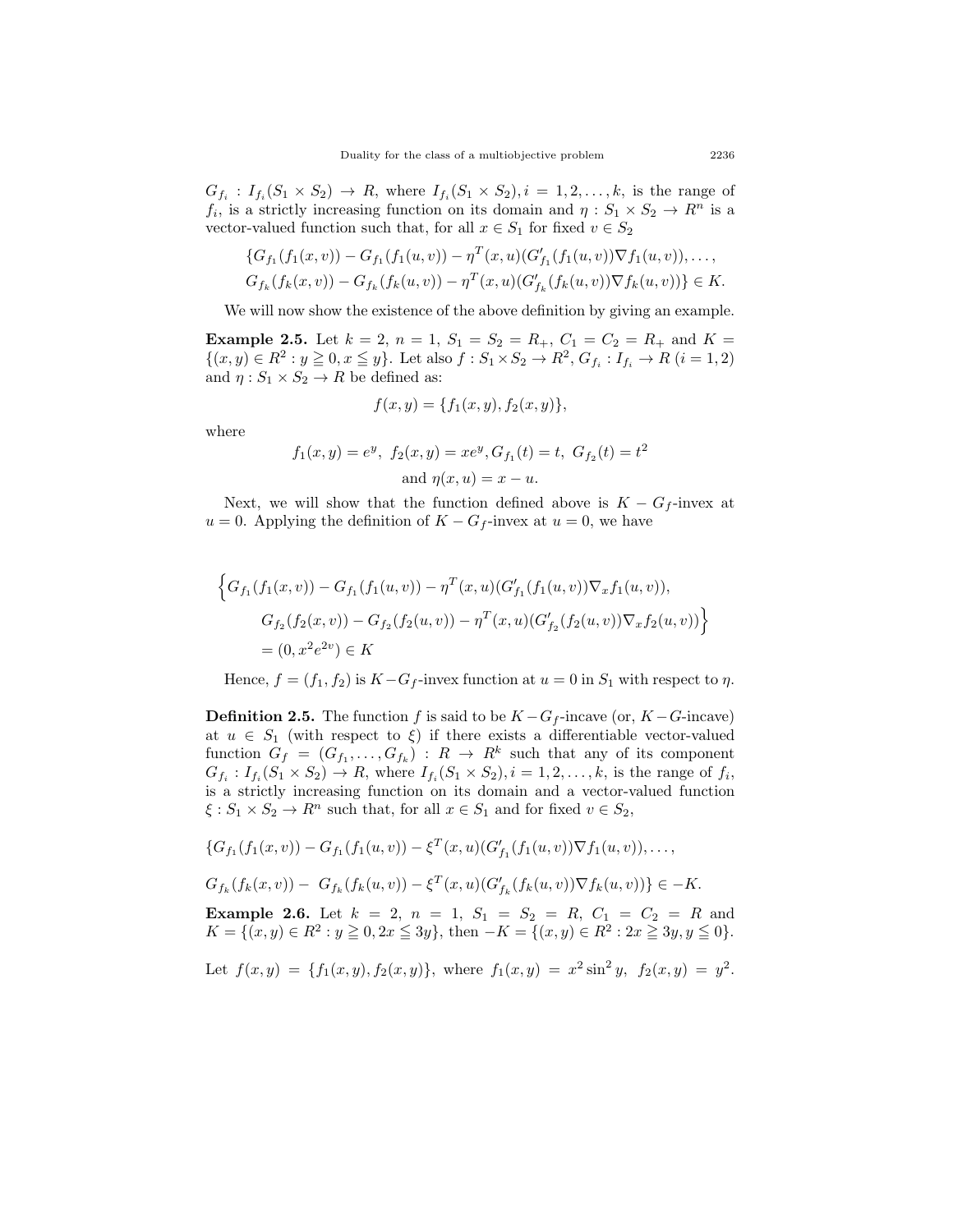Suppose  $G_{f_1}(t) = t$ ,  $G_{f_2}(t) = t^2$  and  $\eta(x, u) = xu$ , where  $f: S_1 \times S_2 \to R^2$ ,  $G_{f_i}: I_{f_i} \to R$   $(i = 1, 2)$  and  $\eta: S_1 \times S_2 \to R$ . Now, at  $u = 0 \in S_1$ , for all  $x \in S_1$  and for fixed  $v \in S_2$ , we have,

$$
\left\{G_{f_1}(f_1(x,v)) - G_{f_1}(f_1(u,v)) - \eta^T(x,u)(G'_{f_1}(f_1(u,v))\nabla_x f_1(u,v)),
$$
  
\n
$$
G_{f_2}(f_2(x,v)) - G_{f_2}(f_2(u,v)) - \eta^T(x,u)(G'_{f_2}(f_2(u,v))\nabla_x f_2(u,v))\right\}
$$
  
\n
$$
= (x^2 \sin^2 v, 0) \in -K
$$

Hence,  $f = (f_1, f_2)$  is  $K - G_f$ -incave function at  $u = 0$  in  $S_1$  with respect to *η*.

**Definition 2.7** ([[10\]](#page-25-5)). Let *D* be a compact convex set in  $R^n$ . The support function of *D* is defined by

$$
S(x|D) = \max\{x^T y : y \in D\}.
$$

The subdifferentiable of  $S(x|D)$  is given by

$$
\partial S(x|D) = \{ z \in D : z^T x = S(x|D) \}.
$$

For any set  $S \subset \mathbb{R}^n$ , the normal cone to *S* at a point  $x \in S$  is defined by

 $N_S(x) = \{ y \in R^n : y^T(z - x) \leq 0 \text{ for all } z \in S \}.$ 

### 3. **Duality model I**

Consider the following pair of Mond-Weir type nondifferentiable multiobjective symmetric dual programs:

#### **Primal Problem (MP)**

*K*-minimize

$$
F = \{G_{f_1}(f_1(x, y)) + S(x|D_1) - y^T z_1, \dots, G_{f_k}(f_k(x, y)) + S(x|D_k) - y^T z_k\}
$$
  
subject to

<span id="page-5-0"></span>(3.1) 
$$
- \Big[ \sum_{i=1}^{k} \lambda_i (G'_{f_i}(f_i(x,y)) \nabla_y f_i(x,y) - z_i) \Big] \in C_2^*,
$$

<span id="page-5-1"></span>(3.2) 
$$
y^T \Big[ \sum_{i=1}^k \lambda_i (G'_{f_i}(f_i(x,y)) \nabla_y f_i(x,y) - z_i) \Big] \geqq 0,
$$

(3.3) 
$$
\lambda \in \text{int} K^*, x \in C_1, z_i \in E_i, i = 1, 2, ..., k.
$$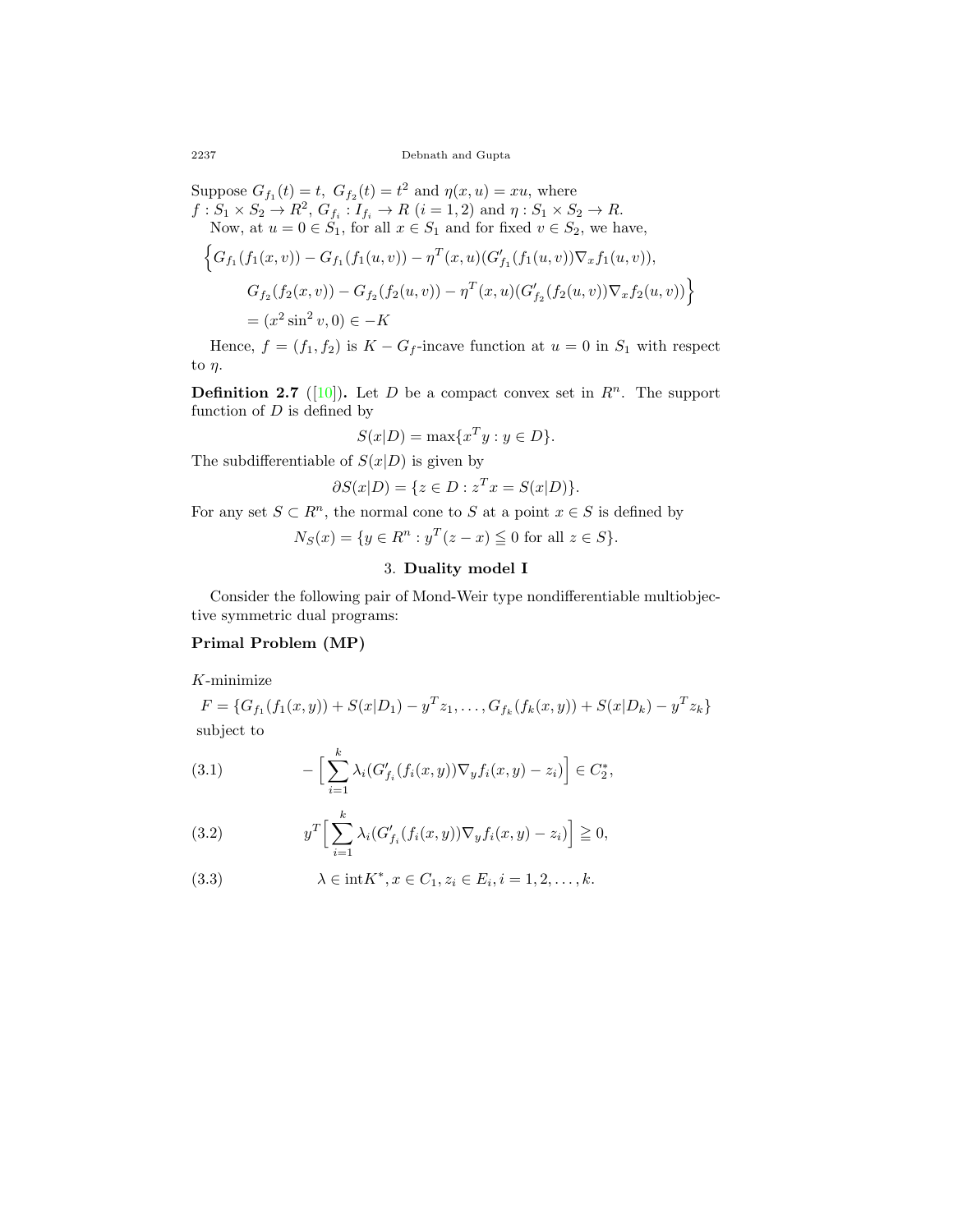#### **Dual Problem (MD)**

*K*-maximize

 $G = \{G_{f_1}(f_1(u,v)) - S(v|E_1) + u^T w_1, \ldots, G_{f_k}(f_k(u,v)) - S(v|E_k) + u^T w_k\}$ subject to

<span id="page-6-1"></span>(3.4) 
$$
\left[\sum_{i=1}^k \lambda_i (G'_{f_i}(f_i(u,v))\nabla_x f_i(u,v) + w_i)\right] \in C_1^*,
$$

<span id="page-6-2"></span>(3.5) 
$$
u^T \Big[ \sum_{i=1}^k \lambda_i (G'_{f_i}(f_i(u,v)) \nabla_x f_i(u,v) + w_i) \Big] \leq 0,
$$

(3.6) 
$$
\lambda \in \text{int} K^*, v \in C_2, w_i \in D_i, i = 1, 2, ..., k,
$$

where for  $i = 1, 2, ..., k$ ,

- (i)  $K^*$ ,  $C_1^*$  and  $C_2^*$  are the positive polar cones of  $K$ ,  $C_1$  and  $C_2$ , respectively,
- (ii)  $f_i: S_1 \times S_2 \to R$ ,  $G_f = (G_{f_1}, \ldots, G_{f_k}) : R \to R^k$  such that any of its component  $G_{f_i}: I_{f_i}(S_1 \times S_2) \to R$  is a strictly increasing function on its domain are differentiable functions,
- (iii)  $D_i$  and  $E_i$  are compact convex sets in  $R^n$  and  $R^m$ , respectively, and
- (iv)  $S(x|D_i)$  and  $S(v|E_i)$  are the support functions of  $D_i$  and  $E_i$ , respectively.

*Remark* 3.1. If  $D_i = \{0\}$ ,  $E_i = \{0\}$ ,  $f_i = f$ ,  $i = 1, 2, \ldots, k$ , and  $G_f(t) = t$ , then the model (MP) and (MD) reduce to the models discussed in Khurana  $[14]$  $[14]$ .

Next, we will prove weak, strong and converse duality results between (MP) and (MD).

<span id="page-6-3"></span>**Theorem 3.2** (Weak duality). Let  $(x, y, \lambda, z_1, z_2, \ldots, z_k)$  and  $(u, v, \lambda, w_1, w_2, \ldots, w_k)$ *. . . , wk*) *be feasible for (MP) and (MD), respectively. If the following conditions hold:*

- (I)  $\{(f_1(\cdot,v)), \ldots, (f_k(\cdot,v))\}$  and  $\{(.)^T w_1, \ldots, (\cdot)^T w_k\}$  are  $K G_f$ -invex *and K*-*invex, respectively at <i>u with respect to*  $\eta_1$  *for fixed v,*
- (II)  $\{(f_1(x, \cdot)), \ldots, (f_k(x, \cdot))\}$  and  $\{(\cdot)^T z_1, \ldots, (\cdot)^T z_k\}$  are  $K G_f$ -incave *and*  $K$ *-invex, respectively at y with respect to*  $\eta_2$  *for fixed x,*

(III) 
$$
\eta_1(x, u) + u \in C_1
$$
 and  $\eta_2(v, y) + y \in C_2$ ,

*then*

<span id="page-6-0"></span>
$$
(3.7) \quad \left\{G_{f_1}(f_1(u,v)) - S(v|E_1) + u^T w_1, \dots, G_{f_k}(f_k(u,v)) - S(v|E_k) + u^T w_k\right\} - \left\{G_{f_1}(f_1(x,y)) + S(x|D_1) - y^T z_1, \dots, G_{f_k}(f_k(x,y)) + S(x|D_k) - y^T z_k\right\} \not\in K\setminus\{0\}
$$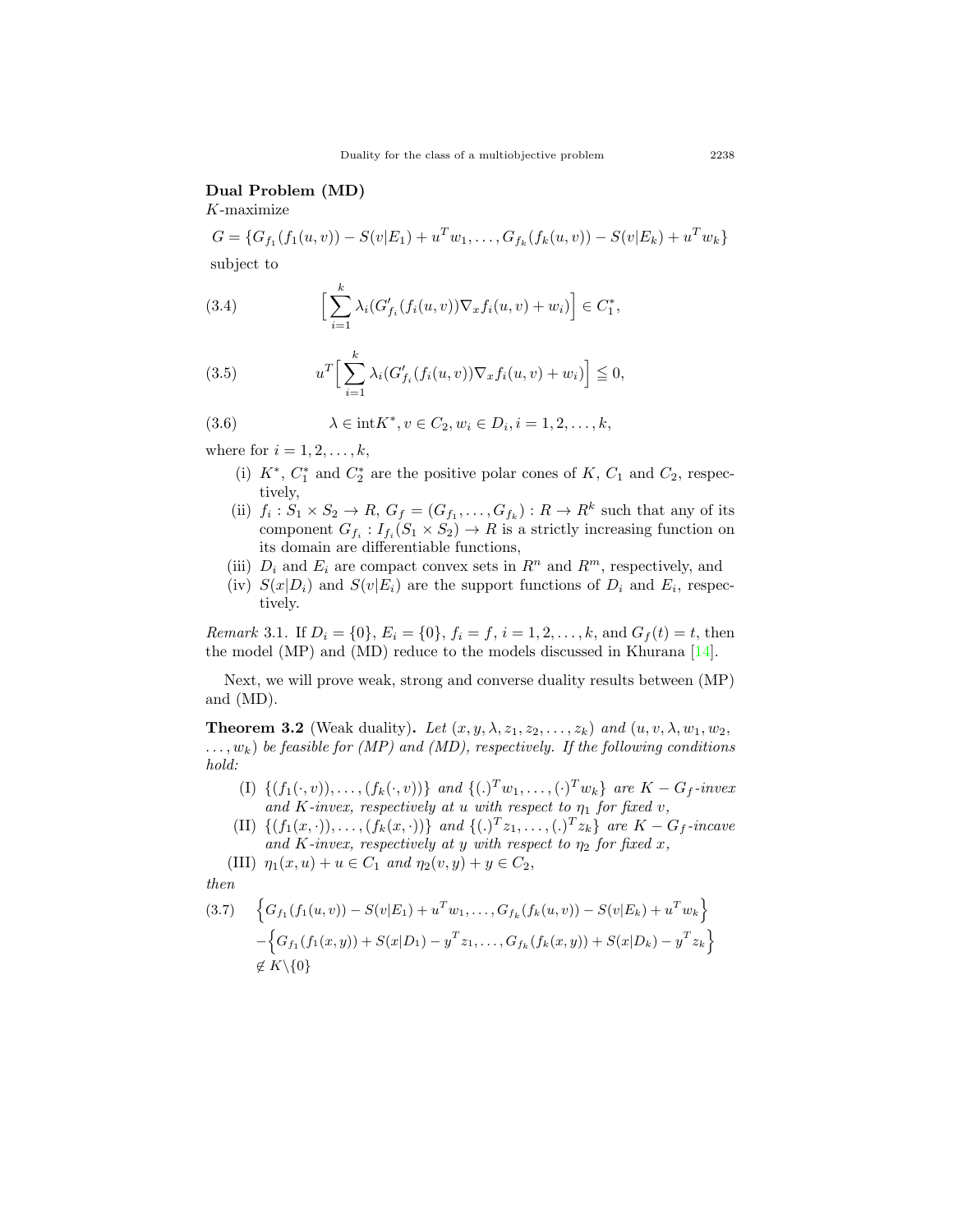*Proof.* The proof is given by contradiction. Let us suppose that  $(3.7)$  $(3.7)$  does not hold. Then

$$
\begin{aligned} &\left\{G_{f_1}(f_1(u,v))-S(v|E_1)+u^Tw_1,\ldots,G_{f_k}(f_k(u,v))-S(v|E_k)+u^Tw_k\right\} \\ &- \left\{G_{f_1}(f_1(x,y))+S(x|D_1)-y^Tz_1,\ldots,G_{f_k}(f_k(x,y))+S(x|D_k)-y^Tz_k\right\} \in K\backslash\{0\}. \end{aligned}
$$

Now, from the fact that  $\lambda \in \text{int}K^*$ , it follows that

(3.8)  
\n
$$
\sum_{i=1}^{k} \lambda_i \Big[ (G_{f_i}(f_i(x, y)) + S(x|D_i) - y^T z_i) - (G_{f_i}(f_i(u, v)) - S(v|E_i) + u^T w_i) \Big] < 0.
$$

Hypothesis (III) and ([3.4\)](#page-6-1) imply

$$
[\eta_1(x, u) + u]^T \Big(\sum_{i=1}^k \lambda_i (G'_{f_i}(f_i(u, v)) \nabla_x f_i(u, v) + w_i)\Big) \geq 0.
$$

The above inequality together with ([3.5\)](#page-6-2) yield

<span id="page-7-0"></span>(3.9) 
$$
\eta_1(x, u)^T \Big( \sum_{i=1}^k \lambda_i (G'_{f_i}(f_i(u, v)) \nabla_x f_i(u, v) + w_i) \Big) \geq 0.
$$

Since  $\{(f_1(\cdot,v)), \ldots, (f_k(\cdot,v))\}$  is  $K - G_f$ -invex at *u* with respect to  $\eta_1$  for fixed  $v$ , therefore we have

$$
\left\{G_{f_1}(f_1(x,v)) - G_{f_1}(f_1(u,v)) - \eta_1^T(x,u)(G'_{f_1}(f_1(u,v))\nabla_x f_1(u,v)), \ldots, G_{f_k}(f_k(x,v)) - G_{f_k}(f_k(u,v)) - \eta_1^T(x,u)(G'_{f_k}(f_k(u,v))\nabla_x f_k(u,v))\right\} \in K,
$$

which using  $\lambda \in \text{int}K^*$  yields

$$
(3.10)
$$
  

$$
\sum_{i=1}^{k} \lambda_i (G_{f_i}(f_i(x, v)) - G_{f_i}(f_i(u, v))) \ge \eta_1^T(x, u) \sum_{i=1}^{k} \lambda_i (G'_{f_i}(f_i(u, v)) \nabla_x f_i(u, v)).
$$

Also, by hypothesis (I), we obtain

<span id="page-7-1"></span>
$$
\{x^T w_1 - u^T w_1 - \eta_1^T(x, u) w_1, \dots, x^T w_k - u^T w_k - \eta_1^T(x, u) w_k\} \in K.
$$

It follows from  $\lambda \in \text{int}K^*$  that

(3.11) 
$$
\sum_{i=1}^{k} \lambda_i (x^T w_i - u^T w_i) \geqq \eta_1^T(x, u) \sum_{i=1}^{k} \lambda_i w_i.
$$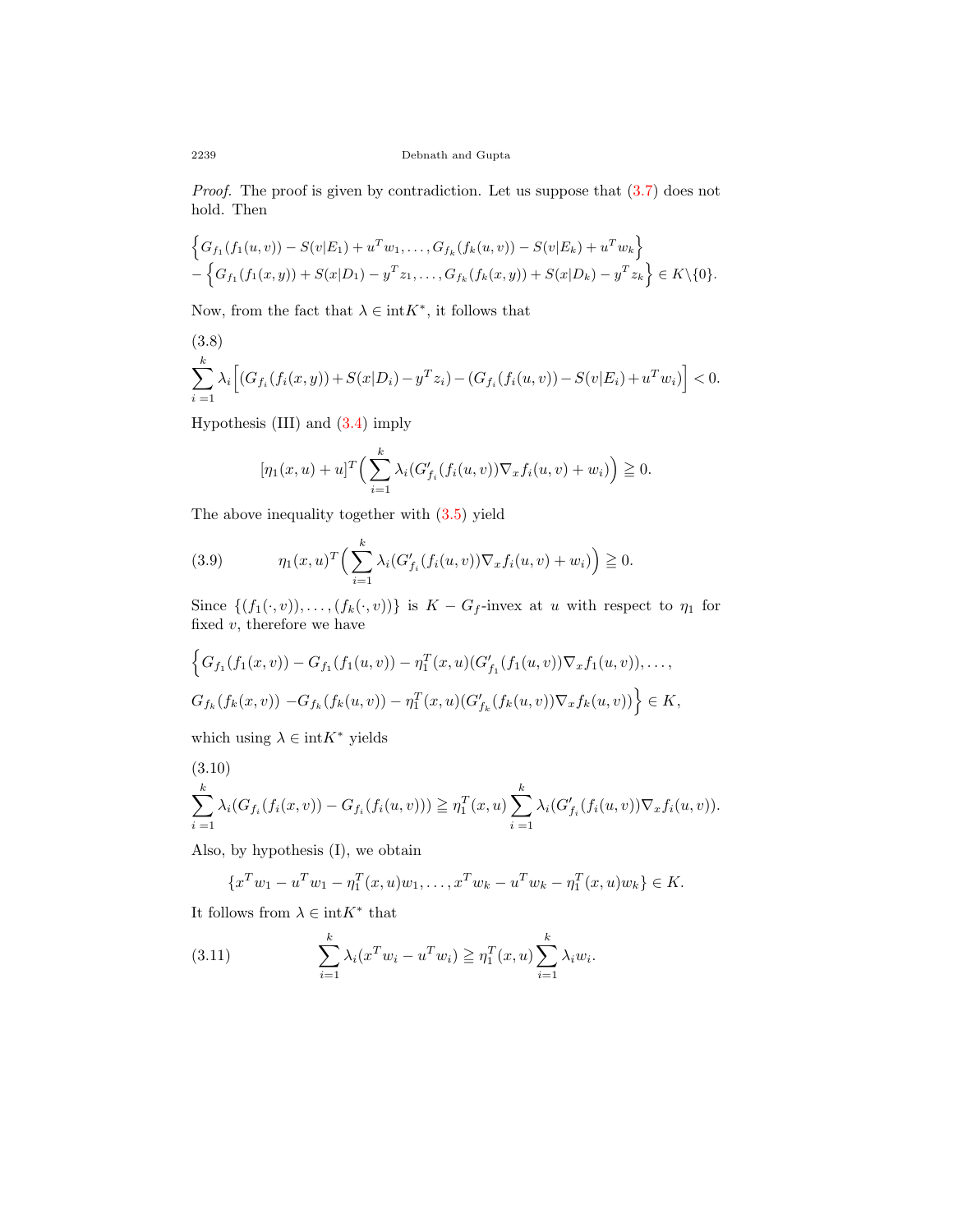Adding  $(3.10)$  and  $(3.11)$ , we get

$$
\sum_{i=1}^{k} \lambda_i (G_{f_i}(f_i(x, v)) + x^T w_i - G_{f_i}(f_i(u, v)) - u^T w_i)
$$
  

$$
\geq \eta_1^T(x, u) \sum_{i=1}^{k} \lambda_i (G'_{f_i}(f_i(u, v)) \nabla_x f_i(u, v) + w_i).
$$

Further, it follows from [\(3.9\)](#page-7-0) that

(3.12) 
$$
\sum_{i=1}^{k} \lambda_i (G_{f_i}(f_i(x,v)) + x^T w_i - G_{f_i}(f_i(u,v)) - u^T w_i) \geq 0.
$$

Hypothesis (III) and ([3.1\)](#page-5-0) yield

<span id="page-8-2"></span>
$$
[\eta_2(v, y) + y]^T \sum_{i=1}^k \lambda_i (G'_{f_i}(f_i(x, y)) \nabla_y f_i(x, y) - z_i) \leqq 0,
$$

which together with [\(3.2](#page-5-1)) give

(3.13) 
$$
\eta_2^T(v, y) \sum_{i=1}^k \lambda_i (G'_{f_i}(f_i(x, y)) \nabla_y f_i(x, y) - z_i) \leq 0.
$$

Now, from hypothesis (II), we get

<span id="page-8-0"></span>
$$
\{G_{f_1}(f_1(x,v)) - G_{f_1}(f_1(x,y)) - \eta_2^T(v,y)(G'_{f_1}(f_1(x,y))\nabla_y(f_1(x,y)),..., G_{f_k}(f_k(x,v)) - G_{f_k}(f_k(x,y)) - \eta_2^T(v,y)(G'_{f_k}(f_k(x,y))\nabla_y(f_k(x,y)))\}\n\in -K
$$

and

$$
(v^T z_1 - y^T z_1 - \eta_2^T(v, y) z_1, \dots, v^T z_k - y^T z_k - \eta_2^T(v, y) z_k) \in K
$$

It follows from  $\lambda \in \text{int}K^*$  that

$$
(3.14) \sum_{i=1}^{k} \lambda_i (G_{f_i}(f_i(x, v)) - G_{f_i}(f_i(x, y))) - \eta_2^T(v, y) \sum_{i=1}^{k} \lambda_i G'_{f_i}(f_i(x, y)) \nabla_y f_i(x, y) \leq 0
$$

and

<span id="page-8-1"></span>(3.15) 
$$
\sum_{i=1}^{k} \lambda_i (v^T z_i - y^T z_i) - \eta_2^T(v, y) \sum_{i=1}^{k} \lambda_i z_i \geq 0.
$$

From  $(3.14)$  and  $(3.15)$  $(3.15)$ , we get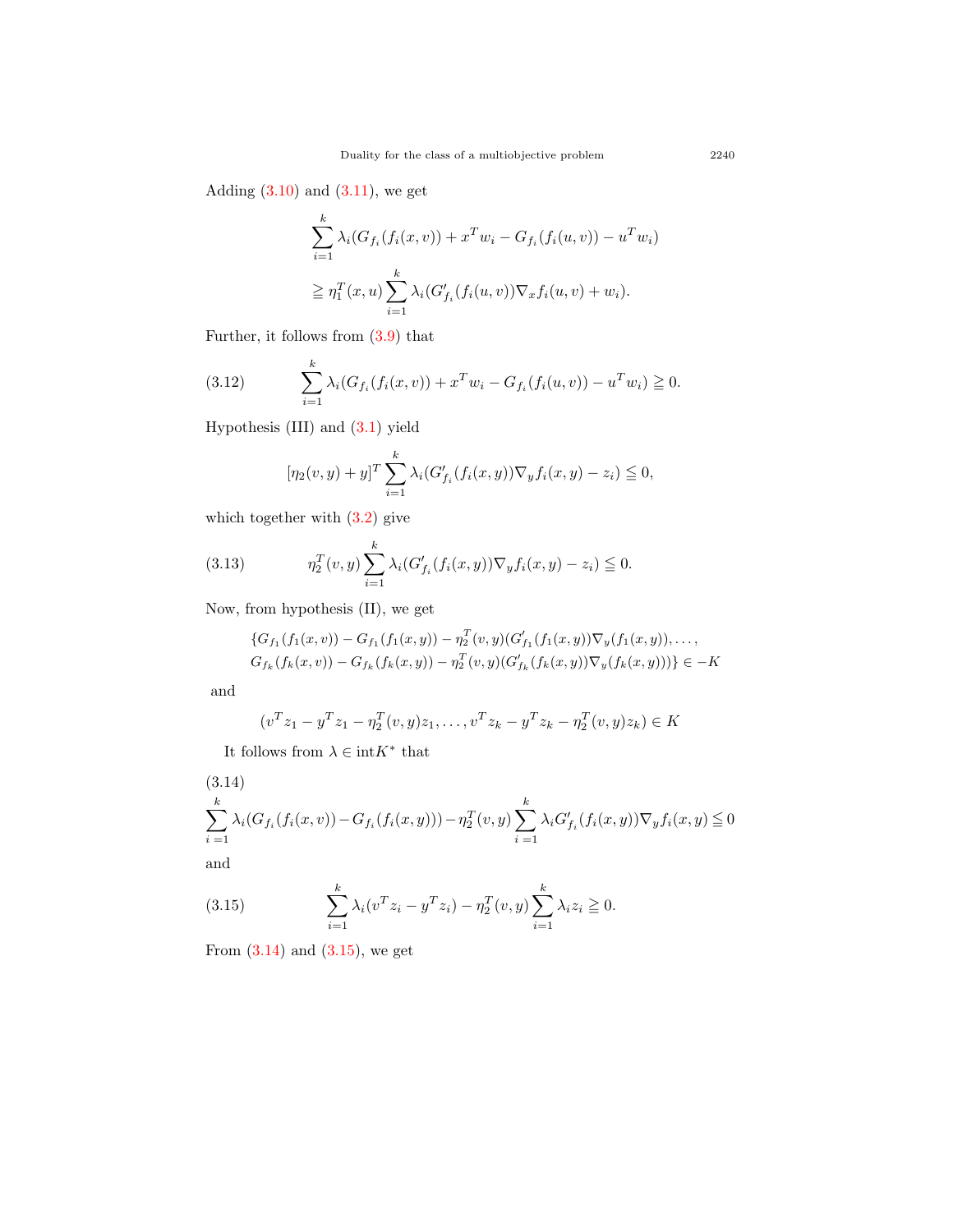2241 Debnath and Gupta

$$
\sum_{i=1}^{k} \lambda_i (G_{f_i}(f_i(x, y)) - y^T z_i - G_{f_i}(f_i(x, v)) + v^T z_i)
$$
  

$$
\geq -\eta_2^T(v, y) \sum_{i=1}^{k} \lambda_i (G'_{f_i}(f_i(x, y)) \nabla_y f_i(x, y) - z_i).
$$

From [\(3.13\)](#page-8-0), it follows that

(3.16) 
$$
\sum_{i=1}^{k} \lambda_i (G_{f_i}(f_i(x, y)) - y^T z_i - G_{f_i}(f_i(x, v)) + v^T z_i) \geq 0.
$$

<span id="page-9-0"></span>Now, on adding ([3.12\)](#page-8-2) and (3*.*[16\)](#page-9-0), we obtain

$$
\sum_{i=1}^{k} \lambda_i (G_{f_i}(f_i(x, y)) - y^T z_i + v^T z_i - G_{f_i}(f_i(u, v)) + x^T w_i - u^T w_i) \ge 0.
$$

Finally, using  $x^Tw_i \leq S(x|D_i)$  and  $v^Tz_i \leq S(v|E_i)$ ,  $i = 1, 2, ..., k$ , we get

$$
\sum_{i=1}^{k} \lambda_i \Big[ (G_{f_i}(f_i(x, y)) + S(x|D_i) - y^T z_i) - (G_{f_i}(f_i(u, v)) - S(v|E_i) + u^T w_i) \Big] \newline \geq 0,
$$

which contradicts  $(3.8)$  $(3.8)$  $(3.8)$ . This ends the proof of the theorem.  $\Box$ 

Now, we illustrate the above weak duality theorem by the following example:

3.1. **Numerical illustration.** Let  $k = 2$ ,  $n = m = 1$ . Let also  $S_1 = S_2 = R_+$ ,  $C_1 = C_2 = R_+$  and

$$
K = \{(x, y) \in R^2 : x \ge 0, -x \le y \le x\}.
$$

Then  $C_1^* = C_2^* = R_+$  and  $K^* = K$  and  $-K = \{(x, y) \in R^2 : x \le 0, -x \ge y \ge 0\}$ *x*}. Let  $f(x, y) = \{f_1(x, y), f_2(x, y)\}, f: S_1 \times S_2 \to R^2$ , where,

$$
f_1(x, y) = -\cos^2 x - \sin^2 y
$$
 and  $f_2(x, y) = -\sin^2 y$ .

Suppose  $G_{f_1}(t) = t$ ,  $G_{f_2}(t) = t^2$ , where  $G_{f_i} : I_{f_i} \to R$  (*i* = 1, 2), and the functions  $\eta_1, \eta_2 : S_1 \times S_2 \to R$  be given by  $\eta_1(x, u) = x$ ,  $\eta_2(v, y) = v$ . Let  $D_1 = [0, 1], D_2 = \{0\}, E_1 = \{0\}$  and  $E_2 = [0, 1].$  Then  $S(x|D_1) = \frac{x + |x|}{2}$ ,  $S(x|D_2) = S(v|E_1) = 0$  and  $S(v|E_2) = \frac{v + |v|}{2}$ . Under these settings, the primal (MP) and dual (MD) reduce to the following problems (EMP) and (EMD):

*k*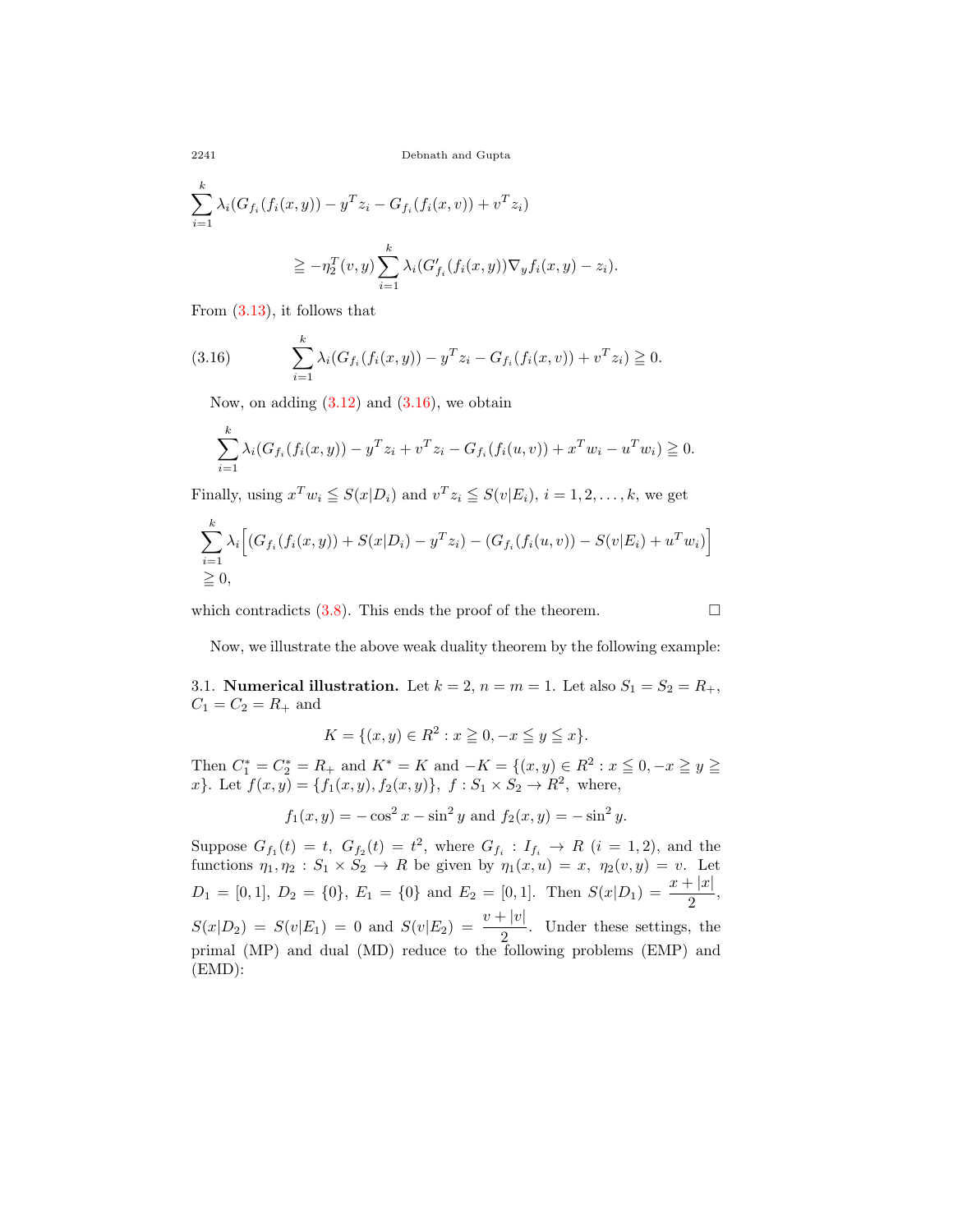**Primal Problem (EMP).** minimize  $F(x, y, \lambda, z_1, z_2) = \left\{ -\cos^2 x - \sin^2 y + \right\}$  $x + |x|$  $\frac{|x|}{2}$ ,  $\sin^4 y - y^T z_2$ 

subject to

$$
\[ -2\lambda_1 \sin y \cos y + \lambda_2 (4 \sin^3 y \cos y - z_2) \] \leqq 0,
$$
  

$$
y^T \left[ -2\lambda_1 \sin y \cos y + \lambda_2 (4 \sin^3 y \cos y - z_2) \right] \geqq 0,
$$
  

$$
|\lambda_2| < \lambda_1, \ x \geqq 0, \ z_2 \in [0, 1].
$$

**Dual Problem (EMD).** maximize  $G(u, v, \lambda, w_1, w_2) = \Big\{-\cos^2 u - \sin^2 v +$  $u^T w_1$ ,  $\sin^4 v - \frac{v + |v|}{2}$ 2  $\mathfrak{f}$ 

subject to

$$
\lambda_1(2\sin u \cos u + w_1) \ge 0,
$$
  

$$
u^T \lambda_1(2\sin u \cos u + w_1) \le 0,
$$
  

$$
|\lambda_2| < \lambda_1, v \ge 0, w_1 \in [0, 1].
$$

Now, first we shall show that for the primal (EMP) and dual (EMD), the hypotheses of Theorem [3.2](#page-6-3) hold.

**(A.1)**  $\{(f_1(\cdot,v)), (f_2(\cdot,v))\}$  is  $K - G_f$ -invex at  $u = 0$  with respect to  $\eta_1$ for fixed *v* for all  $x \in S_1$ , since

$$
\left\{G_{f_1}(f_1(x,v)) - G_{f_1}(f_1(u,v)) - \eta_1^T(x,u)(G'_{f_1}(f_1(u,v))\nabla_x f_1(u,v)),
$$
  
\n
$$
G_{f_2}(f_2(x,v)) - G_{f_2}(f_2(u,v)) - \eta_1^T(x,u)(G'_{f_2}(f_2(u,v))\nabla_x f_2(u,v))\right\}
$$
  
\n
$$
= (1 - \cos^2 x, 0) \in K
$$

and  $\{(.)^T w_1,(.)^T w_2\}$  is *K*-invex at  $u = 0$  with respect to  $\eta_1$  for fixed *v* for all  $x \in S_1$ , since

$$
\{x^T w_1 - u^T w_1 - \eta_1^T(x, u) w_1, x^T w_2 - u^T w_2 - \eta_1^T(x, u) w_2\} = (0, 0) \in K,
$$

**(A.2)**  $\{(f_1(x, .)), (f_2(x, .))\}$  is  $K - G_f$ -incave at  $y = 0$  with respect to  $\eta_2$  for fixed *x* for all  $v \in S_2$ , since

$$
\left\{G_{f_1}(f_1(x,v)) - G_{f_1}(f_1(x,y)) - \eta_2^T(v,y)(G'_{f_1}(f_1(x,y))\nabla_y f_1(x,y)),
$$
  
\n
$$
G_{f_2}(f_2(x,v)) - G_{f_2}(f_2(x,y)) - \eta_2^T(v,y)(G'_{f_2}(f_2(x,y))\nabla_y f_2(x,y))\right\}
$$
  
\n
$$
= (-\sin^2 v, \sin^4 v) \in -K,
$$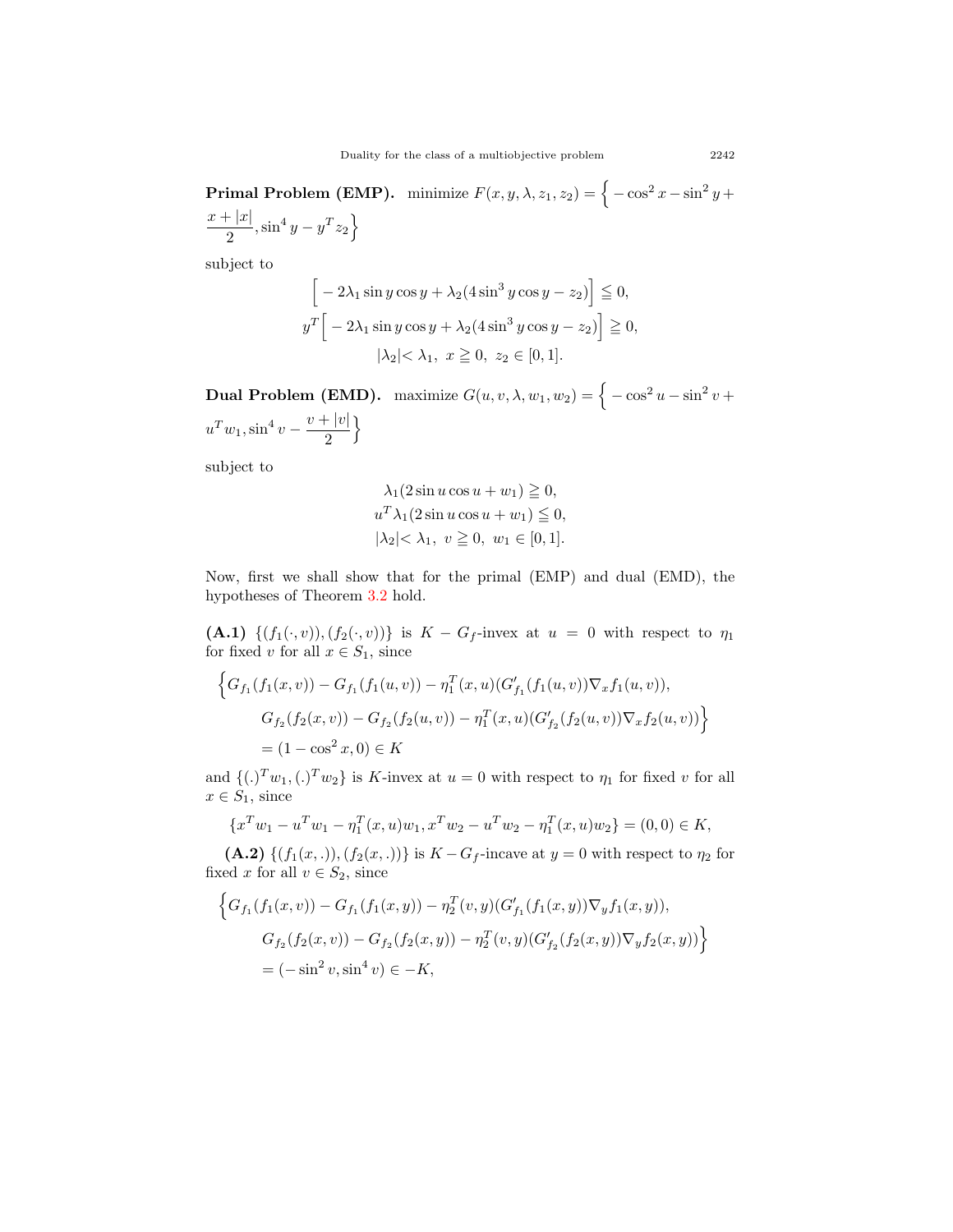and  $\{(.)^T z_1,(.)^T z_2\}$  is *K*-invex at  $y = 0$  with respect to  $\eta_2$  for fixed *x* for all  $v \in S_2$ , since

$$
\{v^T z_1 - y^T z_1 - \eta_2^T (v, y) z_1, v^T z_2 - y^T z_2 - \eta_2^T (v, y) z_2\} = (0, 0) \in K
$$

**(A.3)**  $\eta_1(x, u) + u = x + u \in C_1$ ,  $\forall x, u \in S_1$ , and  $\eta_2(v, y) + y = v + y \in C_1$  $C_2, ∀ v, y ∈ S_2.$ 

Any point  $(x, 0, \lambda_1, \lambda_2, 0, z_2)$  such that  $x \ge 0$ ,  $|\lambda_2| < \lambda_1$  and  $0 \le z_2 \le 1$  are feasible to (EMP). Also, the points  $(0, v, \lambda_1, \lambda_2, w_1, 0)$  such that  $v \ge 0$ ,  $|\lambda_2| < \lambda_1$ and  $0 \leq w_1 \leq 1$  satisfy the problem (EMD). Now, at these feasible points,

$$
G(u, v, \lambda, w_1, w_2) - F(x, y, \lambda, z_1, z_2)
$$
  
=  $(-1 - \sin^2 v, \sin^4 v - \frac{v + |v|}{2}) - (-\cos^2 x + \frac{x + |x|}{2}, 0)$   
=  $(\cos^2 x - 1 - \sin^2 v - \frac{x + |x|}{2}, \sin^4 v - \frac{v + |v|}{2})$   
=  $(\cos^2 x - 1 - \sin^2 v - x, \sin^4 v - v)$   
 $\notin K\{0\} \text{ (since } \cos^2 x - 1 - \sin^2 v - x \le 0, \forall x, v \ge 0).$ 

In particular, the points  $(x, y, \lambda_1, \lambda_2, z_1, z_2) = (\frac{\pi}{6}, 0, 1, \frac{1}{2}, 0, \frac{1}{4})$  and  $(u, v, \lambda_1, \lambda_2, w_1, w_2) = (0, \frac{\pi}{4}, 1, \frac{1}{2}, \frac{1}{2}, 0)$  are feasible for the problems (EMP) and (EMD), respectively and also

$$
G(u, v, \lambda, w_1, w_2) - F(x, y, \lambda, z_1, z_2) = \left(\frac{-2\pi - 9}{12}, \frac{1 - \pi}{4}\right) \notin K \setminus \{0\}
$$

Hence verified.  $\Box$ 

<span id="page-11-0"></span>**Theorem 3.3** (Strong duality). Let  $(\bar{x}, \bar{y}, \bar{\lambda}, \bar{z}_1, \bar{z}_2, \ldots, \bar{z}_k)$  be an efficient so*lution of (MP). Fix*  $\lambda = \overline{\lambda}$  *in* (MD). Let

(I)  $\{G'_{f_i}(f_i(\bar{x}, \bar{y}))\nabla_y f_i(\bar{x}, \bar{y}) - \bar{z}_i\}_{i=1}^k$  be linearly independent; (II) *the matrix* ∑ *k i*=1  $\bar{\lambda}_i \{ G''_{f_i}(f_i(\bar{x}, \bar{y})) \nabla_y f_i(\bar{x}, \bar{y}) \nabla_y f_i(\bar{x}, \bar{y})^T \ + \ G'_{f_i}(f_i(\bar{x}, \bar{y})) \nabla_{yy} f_i(\bar{x}, \bar{y}) \}$ *be positive or negative definite;*  $(R_+^k \subseteq K)$ .

Then there exists  $\bar{w}_i \in D_i$ ,  $i = 1, 2, ..., k$ , such that  $(\bar{x}, \bar{y}, \bar{\lambda}, \bar{w}_1, \bar{w}_2, ..., \bar{w}_k)$  is *a feasible solution for* (MD) *and the objective values of* (MD) *and* (MD) *are equal. Moreover, if the hypotheses in Theorem* [3.2](#page-6-3) *hold for all feasible solutions of* (MD) and (MD), then  $(\bar{x}, \bar{y}, \lambda, \bar{w}_1, \bar{w}_2, \dots, \bar{w}_k)$  is an efficient solution for (MD)*.*

*Proof.* Given that  $(\bar{x}, \bar{y}, \bar{\lambda}, \bar{z}_1, \bar{z}_2, \dots, \bar{z}_k)$  is an efficient solution of (MP). Following the necessary optimality conditions, given by Fritz John  $[4]$  $[4]$ , there exist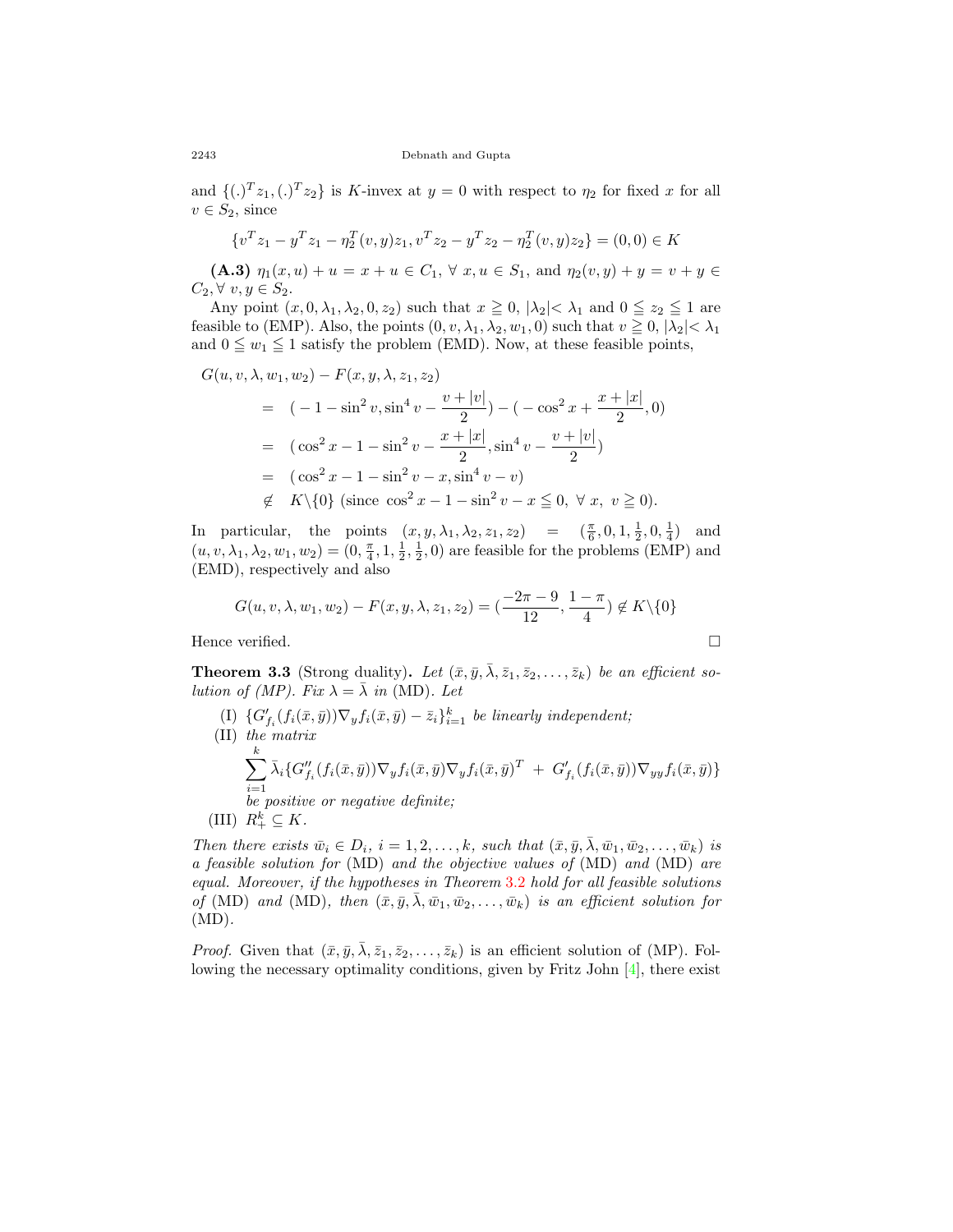$\alpha \in K^*$ ,  $\beta \in C_2$  and  $\mu \in R_+$  such that

$$
\left[\sum_{i=1}^{k} \alpha_i (G'_{f_i}(f_i(\bar{x}, \bar{y})) \nabla_x f_i(\bar{x}, \bar{y}) + \xi_i) \right]
$$
  
\n
$$
+ (\beta - \mu \bar{y})^T \sum_{i=1}^{k} \bar{\lambda}_i (G''_{f_i}(f_i(\bar{x}, \bar{y})) \nabla_x f_i(\bar{x}, \bar{y}) \nabla_y f_i(\bar{x}, \bar{y})^T
$$
  
\n
$$
+ G'_{f_i}(f_i(\bar{x}, \bar{y})) \nabla_{xy} f_i(\bar{x}, \bar{y}) \right]^T (x - \bar{x}) \ge 0 \text{ for all } x \in C_1,
$$

(3.18)  
\n
$$
\sum_{i=1}^{k} (\alpha_i - \mu \bar{\lambda}_i) (G'_{f_i}(f_i(\bar{x}, \bar{y})) \nabla_y f_i(\bar{x}, \bar{y}) - \bar{z}_i)
$$
\n
$$
+ (\beta - \mu \bar{y})^T \Big[ \sum_{i=1}^{k} \bar{\lambda}_i (G''_{f_i}(f_i(\bar{x}, \bar{y})) \nabla_y f_i(\bar{x}, \bar{y}) \nabla_y f_i(\bar{x}, \bar{y})^T
$$
\n
$$
+ G'_{f_i}(f_i(\bar{x}, \bar{y})) \nabla_{yy} f_i(\bar{x}, \bar{y}) \Big] = 0,
$$

<span id="page-12-0"></span>(3.19) 
$$
(\beta - \mu \bar{y})^T \Big[ G'_{f_i}(f_i(\bar{x}, \bar{y})) \nabla_y f_i(\bar{x}, \bar{y}) - \bar{z}_i \Big] (\lambda_i - \bar{\lambda}_i) \ge 0
$$
  
for all  $\lambda \in \text{int} K^*$ ,  $i = 1, 2, ..., k$ ,

<span id="page-12-4"></span>(3.20)  
\n
$$
\beta^T \sum_{i=1}^k \bar{\lambda}_i (G'_{f_i}(f_i(\bar{x}, \bar{y})) \nabla_y f_i(\bar{x}, \bar{y}) - \bar{z}_i) = 0,
$$
\n
$$
\mu \bar{y}^T \sum_{i=1}^k \bar{\lambda}_i (G'_{f_i}(f_i(\bar{x}, \bar{y})) \nabla_y f_i(\bar{x}, \bar{y}) - \bar{z}_i) = 0,
$$
\n(3.21)  
\n
$$
\alpha_i \bar{y} + \bar{\lambda}_i \beta - \bar{\lambda}_i \mu \bar{y} \in N_{E_i}(\bar{z}_i), \quad i = 1, 2, \dots, k,
$$

<span id="page-12-3"></span><span id="page-12-2"></span>
$$
\xi_i^T \bar{x} = S(\bar{x}|D_i), \ i = 1, 2, \ldots, k,
$$

(3.22) 
$$
\xi_i \in D_i, i = 1, 2, ..., k, (\alpha, \beta, \mu) \neq 0.
$$

Inequality  $(3.19)$  $(3.19)$  can be rewritten as

<span id="page-12-1"></span>(3.23) 
$$
(\beta - \mu \bar{y})^T \Big[ G'_{f_i}(f_i(\bar{x}, \bar{y})) \nabla_y f_i(\bar{x}, \bar{y}) - \bar{z}_i \Big] = 0, \ i = 1, 2, \dots, k.
$$

Post-multiplying the inequality ([3.18\)](#page-11-0) by  $(\beta - \mu \bar{y})$  and using ([3.23\)](#page-12-1), we have

(3.24) 
$$
(\beta - \mu \bar{y})^T \Big[ \sum_{i=1}^k \bar{\lambda}_i (G_{f_i}''(f_i(\bar{x}, \bar{y})) \nabla_y f_i(\bar{x}, \bar{y}) (\nabla_y f_i(\bar{x}, \bar{y}))^T + G_{f_i}'(f_i(\bar{x}, \bar{y})) \nabla_{yy} f_i(\bar{x}, \bar{y})) \Big] (\beta - \mu \bar{y}) = 0.
$$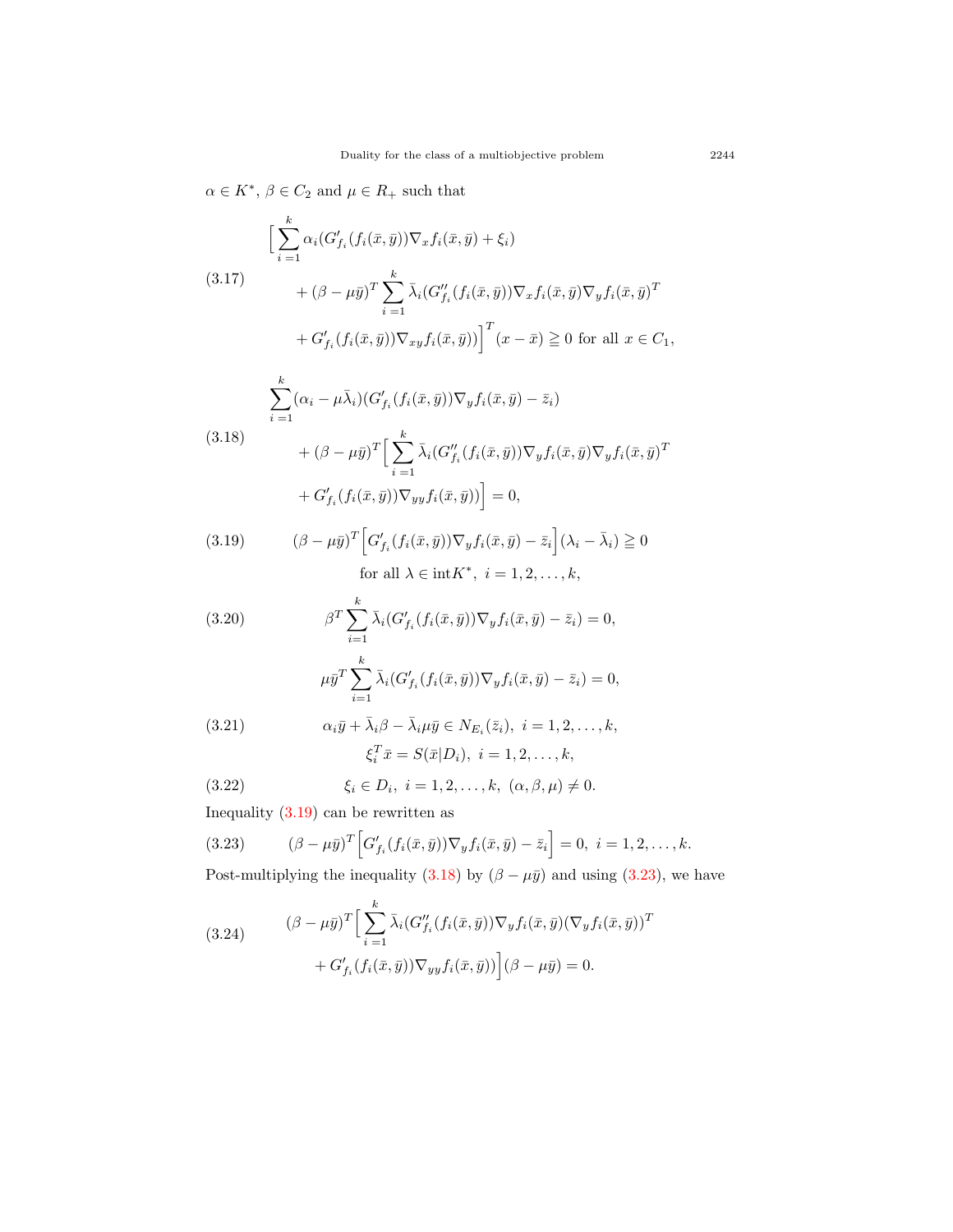Using hypothesis  $(II)$  in  $(3.24)$ , we get

(3.25) *β* = *µy.* ¯

Substituting  $\beta = \mu \bar{y}$  in ([3.18](#page-11-0)), we have

<span id="page-13-1"></span><span id="page-13-0"></span>
$$
\sum_{i=1}^k (\alpha_i - \mu \bar{\lambda}_i) (G'_{f_i}(f_i(\bar{x}, \bar{y})) \nabla_y f_i(\bar{x}, \bar{y}) - \bar{z}_i) = 0.
$$

From hypothesis (I), we obtain

(3.26) 
$$
\alpha_i = \mu \bar{\lambda}_i, \ i = 1, 2, \dots, k.
$$

We now claim that  $\alpha_i \neq 0$  for all  $i = 1, 2, \ldots, k$ . If possible,  $\alpha_{t_0} = 0$  for some  $i = t_0$ , then  $\mu \bar{\lambda}_{t_0} = 0$ . Since  $\bar{\lambda} \in \text{int} K^* \subseteq \text{int} R^k_+$  (by hypothesis (III)), therefore  $\bar{\lambda}$  > 0 and thus  $\mu = 0$ . This together with [\(3.25](#page-13-0)) yields  $\beta = 0$ . Therefore,  $(\alpha, \beta, \mu) = 0$ , a contradiction to  $(3.22)$  $(3.22)$ . Hence  $\alpha_i \neq 0$ , for all *i*. Also, from the fact that  $\alpha \in K^*$  and  $K^* \subseteq R^k_+$ , it follows that  $\alpha_i > 0$ ,  $i = 1, 2, \ldots, k$ . Hence, the relation  $(3.26)$  $(3.26)$  $(3.26)$  implies  $\mu > 0$ . Now, using  $(3.25)$  in  $(3.17)$  $(3.17)$  $(3.17)$ , we obtain

<span id="page-13-2"></span>
$$
(3.27) \quad \left[\sum_{i=1}^k \alpha_i (G'_{f_i}(f_i(\bar{x}, \bar{y})) \nabla_x f_i(\bar{x}, \bar{y}) + \xi_i)\right]^T (x - \bar{x}) \geq 0, \text{ for all } x \in C_1.
$$

Substituting  $(3.26)$  $(3.26)$  in  $(3.27)$  $(3.27)$  and the fact that  $\mu > 0$  give

<span id="page-13-3"></span>
$$
(3.28)\quad \left[\sum_{i=1}^k \bar{\lambda}_i (G'_{f_i}(f_i(\bar{x}, \bar{y})) \nabla_x f_i(\bar{x}, \bar{y}) + \xi_i)\right]^T (x - \bar{x}) \geqq 0, \text{ for all } x \in C_1.
$$

Let  $x \in C_1$ . Then  $\bar{x} + x \in C_1$  as  $C_1$  is a closed convex cone and so from ([3.28\)](#page-13-3), it yields

$$
x^T \sum_{i=1}^k \bar{\lambda}_i (G'_{f_i}(f_i(\bar{x}, \bar{y})) \nabla_x f_i(\bar{x}, \bar{y}) + \xi_i) \geqq 0,
$$

which implies

<span id="page-13-4"></span>
$$
\sum_{i=1}^k \bar{\lambda}_i (G'_{f_i}(f_i(\bar{x}, \bar{y})) \nabla_x f_i(\bar{x}, \bar{y}) + \xi_i) \in C_1^*.
$$

Now, taking  $x = 0$  and  $x = 2\bar{x}$  simultaneously in ([3.28\)](#page-13-3), we have

(3.29) 
$$
\bar{x}^T \sum_{i=1}^k \bar{\lambda}_i (G'_{f_i}(f_i(\bar{x}, \bar{y})) \nabla_x f_i(\bar{x}, \bar{y}) + \xi_i) = 0.
$$

Also, from the expression ([3.25](#page-13-0)), we get  $\bar{y} = \frac{\beta}{\beta}$  $\frac{\mu}{\mu} \in C_2$  as  $\mu > 0$ . Again, setting  $\xi_i = \bar{w}_i, i = 1, 2, \ldots, k, (\bar{x}, \bar{y}, \bar{\lambda}, \bar{w}_1, \bar{w}_2, \ldots, \bar{w}_k)$  satisfies all the constraints of the dual problem and hence  $(\bar{x}, \bar{y}, \bar{\lambda}, \bar{w}_1, \bar{w}_2, \dots, \bar{w}_k)$  is a feasible solution of the (MD). Further, the expressions  $(3.21)$  $(3.21)$  $(3.21)$ ,  $(3.25)$  and  $\alpha_i > 0$ , yield

$$
\bar{y}\in N_{E_i}(\bar{z}_i).
$$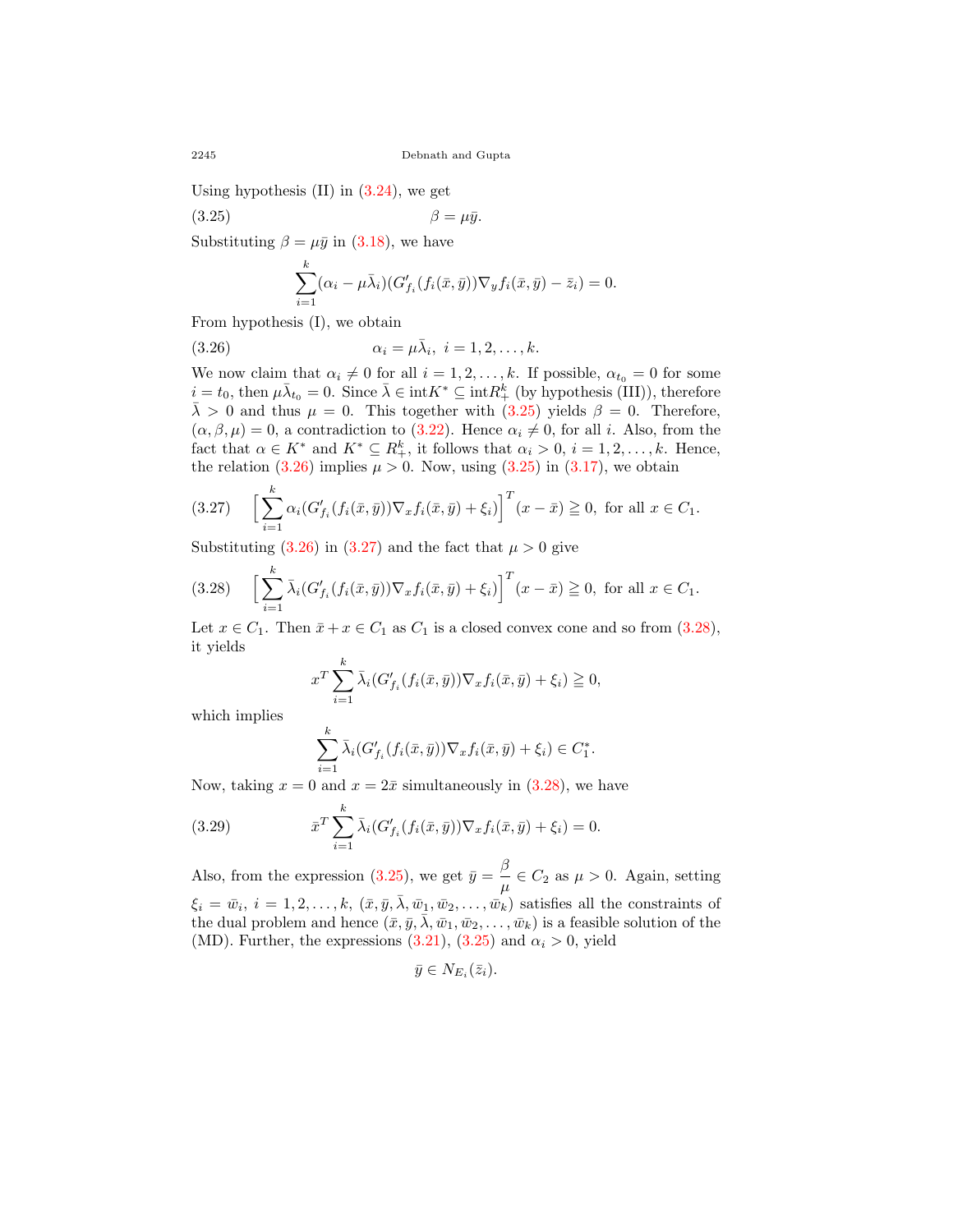Again since  $E_i$ ,  $i = 1, 2, ..., k$  are compact convex sets in  $R^n$ ,  $\bar{y}^T \bar{z}_i = S(\bar{y}|E_i)$ . Rewriting the expression [\(3.29\)](#page-13-4), we obtain

(3.30) 
$$
\bar{x}^T \sum_{i=1}^k \bar{\lambda}_i (G'_{f_i}(f_i(\bar{x}, \bar{y})) \nabla_x f_i(\bar{x}, \bar{y})) = -\bar{x}^T \xi_i = -S(\bar{x}|D_i).
$$

Further, from  $(3.20)$  $(3.20)$ ,  $(3.25)$  $(3.25)$  and  $\mu > 0$ , we have

<span id="page-14-0"></span>
$$
\bar{y}^T \sum_{i=1}^k \bar{\lambda}_i (G'_{f_i}(f_i(\bar{x}, \bar{y})) \nabla_y f_i(\bar{x}, \bar{y}) - \bar{z}_i) = 0,
$$

which gives

<span id="page-14-1"></span>(3.31) 
$$
\bar{y}^T \sum_{i=1}^k \bar{\lambda}_i (G'_{f_i}(f_i(\bar{x}, \bar{y})) \nabla_y f_i(\bar{x}, \bar{y})) = \bar{y}^T \bar{z}_i = S(\bar{y}|E_i).
$$

Therefore,  $(3.30)$  $(3.30)$  and  $(3.31)$  together give

$$
\begin{aligned} \Big\{ G_{f_1}(f_1(\bar{x}, \bar{y})) + S(\bar{x}|D_1) - \bar{y}^T \bar{z}_1, \dots, G_{f_k}(f_k(\bar{x}, \bar{y})) + S(\bar{x}|D_k) - \bar{y}^T \bar{z}_k \Big\} \\ = \Big\{ G_{f_1}(f_1(\bar{x}, \bar{y})) - S(\bar{y}|E_1) + \bar{x}^T \xi_1, \dots, G_{f_k}(f_k(\bar{x}, \bar{y})) - S(\bar{y}|E_k) + \bar{x}^T \xi_k \Big\}, \end{aligned}
$$

that is, the two objective values coincide.

Next, we will show that  $(\bar{x}, \bar{y}, \bar{\lambda}, \bar{w}_1, \bar{w}_2, \dots, \bar{w}_k)$  is an efficient solution of (MD). On the contrary, assume that  $(\bar{x}, \bar{y}, \bar{\lambda}, \bar{w}_1, \bar{w}_2, \dots, \bar{w}_k)$  is not an efficient solution of (MD). Then there exists  $(u^*, v^*, \overline{\lambda}, w_1^*, w_2^*, \ldots, w_k^*)$ , a feasible solution for (MP) such that

$$
\left\{G_{f_1}(f_1(u^*, v^*)) - S(v^*|E_1) + u^{*T}w_1^*, \dots, G_{f_k}(f_k(u^*, v^*)) - S(v^*|E_k) + u^{*T}w_k^*\right\}
$$

$$
-\left\{G_{f_1}(f_1(\bar{x}, \bar{y})) - S(\bar{y}|E_1) + \bar{x}^T\bar{w}_1, \dots, G_{f_k}(f_k(\bar{x}, \bar{y})) - S(\bar{y}|E_k) + \bar{x}^T\bar{w}_k\right\} \in K\setminus\{0\}
$$

Finally, using  $\bar{x}^T \bar{w}_i = S(\bar{x}|D_i)$  and  $\bar{y}^T \bar{z}_i = S(\bar{y}|E_i)$ ,  $i = 1, 2, ..., k$ , in the above expression, we have

$$
\left\{ G_{f_1}(f_1(u^*, v^*)) - S(v^*|E_1) + u^{*T}w_1^*, \dots, G_{f_k}(f_k(u^*, v^*)) - S(v^*|E_k) + u^{*T}w_k^* \right\}
$$
  
 
$$
- \left\{ G_{f_1}(f_1(\bar{x}, \bar{y})) + S(\bar{x}|D_1) - \bar{y}^T \bar{z}_1, \dots, G_{f_k}(f_k(\bar{x}, \bar{y})) + S(\bar{x}|D_k) - \bar{y}^T \bar{z}_k \right\}
$$
  
 
$$
\in K \setminus \{0\}
$$

which contradicts Theorem [3.2.](#page-6-3) Hence  $(\bar{x}, \bar{y}, \bar{\lambda}, \bar{w}_1, \bar{w}_2, \dots, \bar{w}_k)$  is the efficient solution of (MD). This ends the proof.  $\Box$ 

**Theorem 3.4** (Converse duality). Let  $(\bar{u}, \bar{v}, \bar{\lambda}, \bar{w}_1, \bar{w}_2, \dots, \bar{w}_k)$  be an efficient *solution of* (MD). Fix  $\lambda = \overline{\lambda}$  *in (MP). Let* 

(I)  $\{G'_{f_i}(f_i(\bar{u},\bar{v}))\nabla_x f_i(\bar{u},\bar{v}) - \bar{w}_i\}_{i=1}^k$  be linearly independent;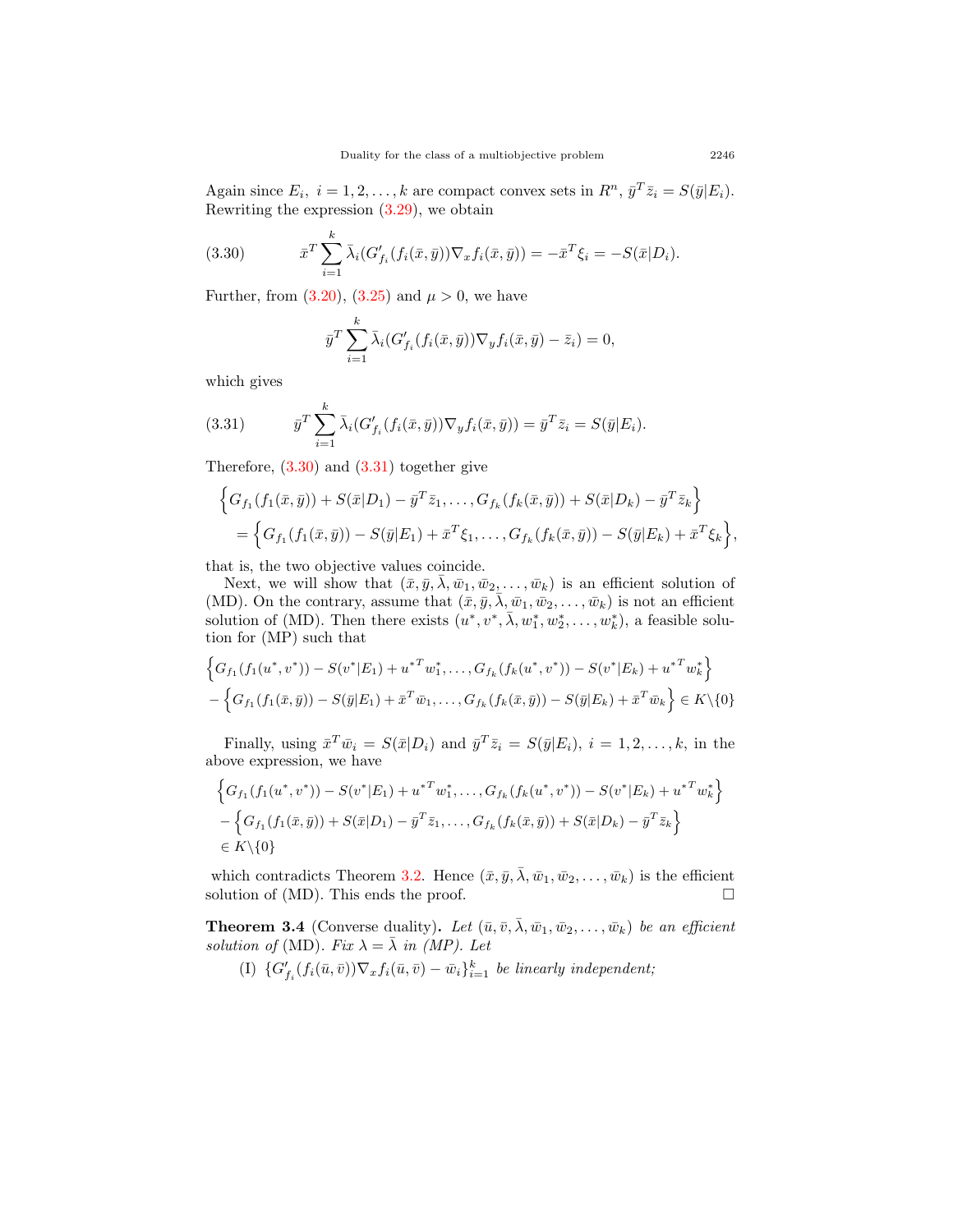2247 Debnath and Gupta

(II) the matrix  
\n
$$
\sum_{i=1}^{k} \bar{\lambda}_i \{ G''_{f_i}(f_i(\bar{u}, \bar{v})) \nabla_x f_i(\bar{u}, \bar{v}) (\nabla_x f_i(\bar{u}, \bar{v}))^T
$$
\n+  
\n
$$
G'_{f_i}(f_i(\bar{u}, \bar{v})) \nabla_{xx} f_i(\bar{u}, \bar{v}) \} be positive or negative definite;\n(III)  $R_+^k \subseteq K$ .
$$

Then there exists  $\bar{z}_i \in E_i$ ,  $i = 1, 2, ..., k$ , such that  $(\bar{u}, \bar{v}, \bar{\lambda}, \bar{z}_1, \bar{z}_2, ..., \bar{z}_k)$  is *a feasible solution for* (MP) *and the objective values of* (MP) *and* (MD) *are equal. Moreover, if the hypotheses in Theorem* [3.3](#page-11-0) *hold for all feasible solutions of* (MP) *and* (MD)*, then*  $(\bar{u}, \bar{v}, \bar{\lambda}, \bar{z}_1, \bar{z}_2, \dots, \bar{z}_k)$  *is an efficient solution for* (MP).

*Proof.* The proof follows on the lines of Theorem [3.3](#page-11-0).  $\Box$ 

#### 4. **Duality model II**

Consider the following pair of Wolfe type nondifferentiable multiobjective symmetric dual programs:

**Primal problem (WP).** *K*-minimize  $F = \{G_{f_1}(f_1(x,y)) + S(x|D)e_1 -$ 

$$
y^T \sum_{i=1}^k \lambda_i (G'_{f_i}(f_i(x, y)) \nabla_y f_i(x, y)) e_1, \dots, G_{f_k}(f_k(x, y)) + S(x|D) e_k - y^T \sum_{i=1}^k \lambda_i (G'_{f_i}(f_i(x, y)) \nabla_y f_i(x, y)) e_k \}
$$

subject to

<span id="page-15-3"></span>(4.1) 
$$
- \left[ \sum_{i=1}^{k} \lambda_i (G'_{f_i}(f_i(x,y)) \nabla_y f_i(x,y)) - z \right] \in C_2^*,
$$

<span id="page-15-0"></span>
$$
\lambda^T e = 1,
$$

<span id="page-15-1"></span>(4.3) 
$$
\lambda \in \text{int} K^*, \ x \in C_1, \ z \in E.
$$

<span id="page-15-2"></span>**Dual Problem (WD).** *K*-maximize  $G = \{G_{f_1}(f_1(u,v)) - S(v|E)e_1\}$ 

$$
-u^T \sum_{i=1}^k \lambda_i (G'_{f_i}(f_i(u, v)) \nabla_x f_i(u, v)) e_1, \dots, G_{f_k}(f_k(u, v)) - S(v|E) e_k
$$

$$
-u^T \sum_{i=1}^k \lambda_i (G'_{f_i}(f_i(u, v)) \nabla_x f_i(u, v)) e_k \}
$$

subject to

(4.4) 
$$
\left[\sum_{i=1}^k \lambda_i (G'_{f_i}(f_i(u,v))\nabla_x f_i(u,v)) + w\right] \in C_1^*,
$$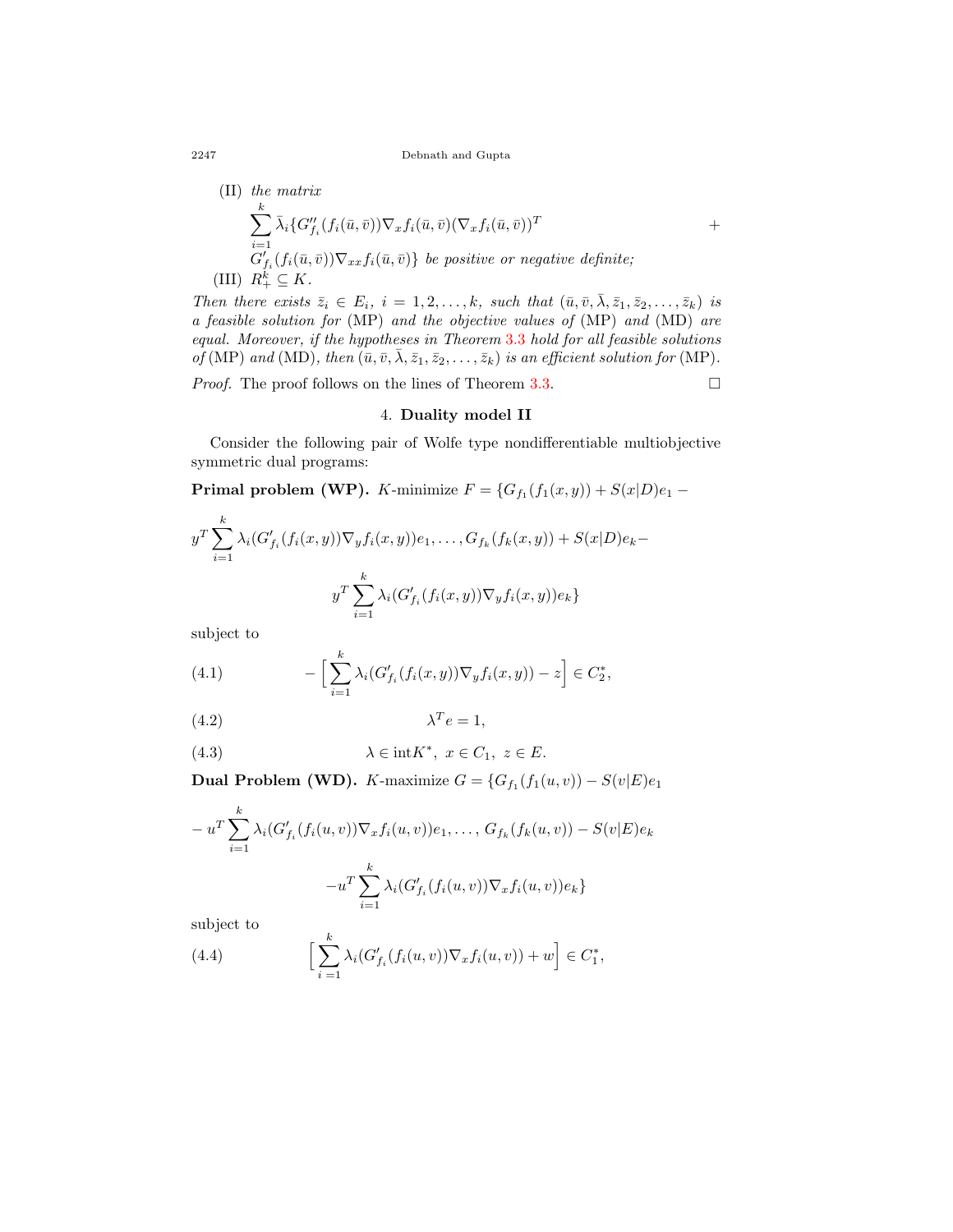$$
\lambda^T e = 1,
$$
  

$$
\lambda \in \text{int} K^*, \ v \in C_2, \ w \in D,
$$

where  $e = (e_1, e_2, \dots, e_k) \in \text{int}K$  is fixed and for  $i = 1, 2, \dots, k$ ,

- (i)  $K^*$ ,  $C_1^*$  and  $C_2^*$  are the positive polar cones of  $K$ ,  $C_1$  and  $C_2$ , respectively,
- (ii)  $f_i: S_1 \times S_2 \to R$ ,  $G_f = (G_{f_1}, \ldots, G_{f_k}) : R \to R^k$  such that any of its component  $G_{f_i}: I_{f_i}(S_1 \times S_2) \to R$  is a strictly increasing function on its domain are differentiable functions,
- (iii) *D* and *E* are compact convex sets in  $R^n$  and  $R^m$ , respectively, and
- (iv)  $S(x|D)$  and  $S(v|E)$  are the support functions of *D* and *E*, respectively.

*Remark* 4.1. If  $D = \{0\}$ ,  $E = \{0\}$ ,  $f_i = f, i = 1, 2, \ldots, k$ , and  $G_f(t) = t$ , then (WP) and (WD) become the models discussed in Suneja et al. [\[18](#page-26-10)].

Next, we will prove weak, strong and converse duality results between (WP) and (WD).

<span id="page-16-1"></span>**Theorem 4.2** (Weak duality). Let  $(x, y, \lambda, z)$  and  $(u, v, \lambda, w)$  be feasible for (WP) *and* (WP)*, respectively. If the following conditions hold:*

- (I)  $\{(f_1(\cdot,v)), \ldots, (f_k(\cdot,v))\}$  and  $\{(\cdot)^Twe_1, \ldots, (\cdot)^Twe_k\}$  are  $K-G_f$ -invex *and*  $K$ *-invex at u with respect to*  $\eta_1$  *for fixed*  $v$ *,*
- (II)  $\{(f_1(x,.)), \ldots, (f_k(x,.))\}$  and  $\{(.)^T z e_1, \ldots,(.)^T z e_k\}$   $K G_f$ -incave *and K-invex at y with respect to η*<sup>2</sup> *for fixed x and*
- (III)  $\eta_1(x, u) + u \in C_1$  *and*  $\eta_2(v, y) + y \in C_2$ ,

*then*

<span id="page-16-0"></span>
$$
(4.5) \quad \Big\{G_{f_1}(f_1(u,v)) - S(v|E)e_1 - u^T \sum_{i=1}^k \lambda_i (G'_{f_i}(f_i(u,v))\nabla_x f_i(u,v))e_1, \dots, G_{f_k}(f_k(u,v)) - S(v|E)e_k - u^T \sum_{i=1}^k \lambda_i (G'_{f_i}(f_i(u,v))\nabla_x f_i(u,v))e_k \Big\}
$$

$$
- \Big\{G_{f_1}(f_1(x,y)) + S(x|D)e_1 - y^T \sum_{i=1}^k \lambda_i (G'_{f_i}(f_i(x,y))\nabla_y f_i(x,y))e_1, \dots, G_{f_k}(f_k(x,y)) + S(x|D)e_k - y^T \sum_{i=1}^k \lambda_i (G'_{f_i}(f_i(x,y))\nabla_y f_i(x,y))e_k \Big\} \notin K \setminus \{0\}.
$$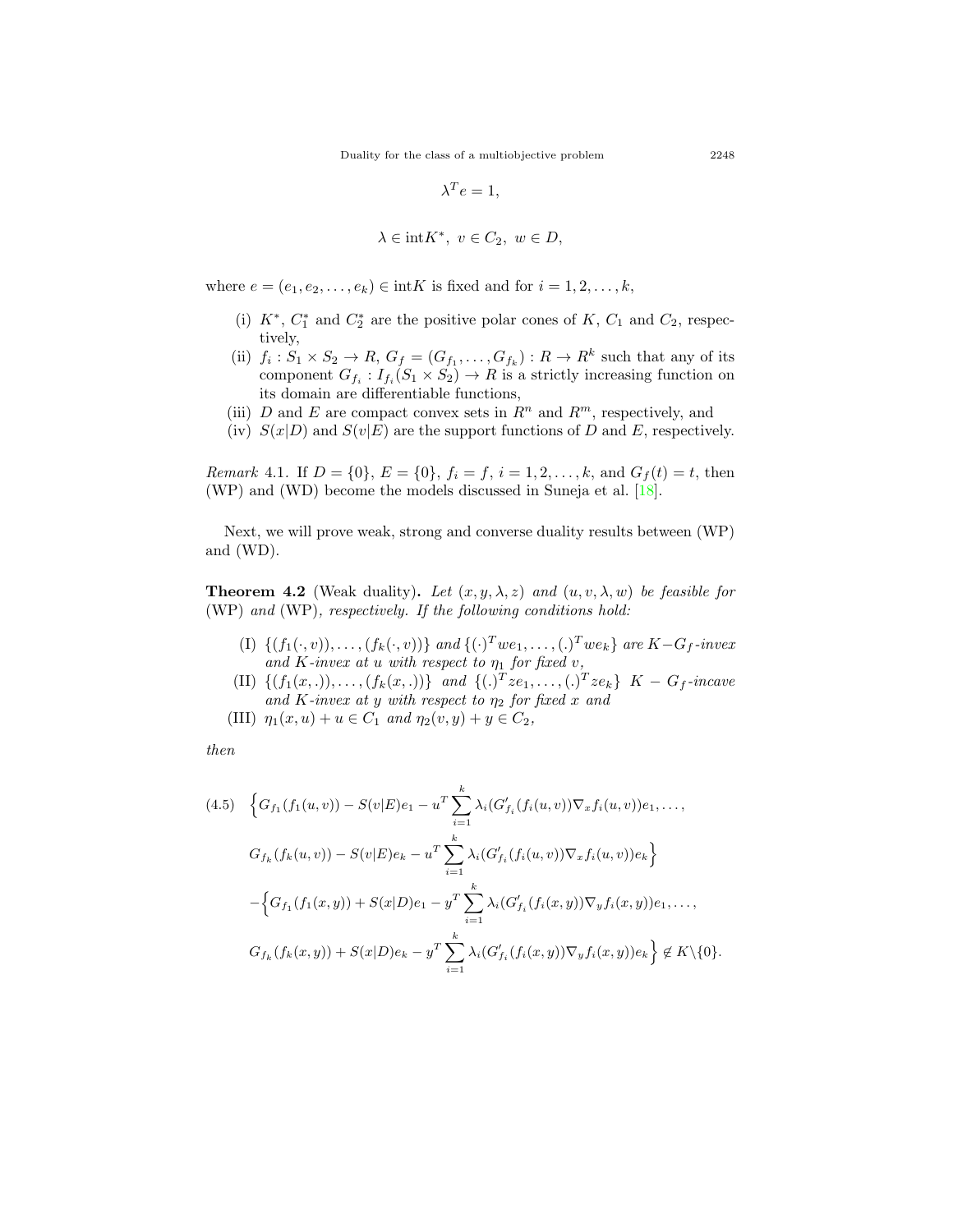*Proof.* Contrary to  $(4.5)$  $(4.5)$ , suppose that

$$
\left\{G_{f_1}(f_1(u,v)) - S(v|E)e_1 - u^T \sum_{i=1}^k \lambda_i (G'_{f_i}(f_i(u,v))\nabla_x f_i(u,v))e_1, \dots, \right\}
$$
  

$$
G_{f_k}(f_k(u,v)) - S(v|E)e_k - u^T \sum_{i=1}^k \lambda_i (G'_{f_i}(f_i(u,v))\nabla_x f_i(u,v))e_k\right\} - \left\{G_{f_1}(f_1(x,y)) + S(x|D)e_1 - y^T \sum_{i=1}^k \lambda_i (G'_{f_i}(f_i(x,y))\nabla_y f_i(x,y))e_1, \dots, \right\}
$$
  

$$
G_{f_k}(f_k(x,y)) + S(x|D)e_k - y^T \sum_{i=1}^k \lambda_i (G'_{f_i}(f_i(x,y))\nabla_y f_i(x,y))e_k\right\} \in K \setminus \{0\}.
$$

Now, [\(4.2](#page-15-0)), ([4.3\)](#page-15-1) and the above expression imply

$$
(4.6) \left[ \sum_{i=1}^{k} \lambda_{i} G_{f_{i}}(f_{i}(x, y)) + S(x|D) - y^{T} \sum_{i=1}^{k} \lambda_{i} (G'_{f_{i}}(f_{i}(x, y)) \nabla_{y} f_{i}(x, y)) \right] - \left[ \sum_{i=1}^{k} \lambda_{i} G_{f_{i}}(f_{i}(u, v)) - S(v|E) - u^{T} \sum_{i=1}^{k} \lambda_{i} (G'_{f_{i}}(f_{i}(x, y)) \nabla_{y} f_{i}(x, y)) \right] < 0.
$$

Since  $\{(f_1(\cdot, v)), \ldots, (f_k(\cdot, v))\}$  is  $K - G_f$ -invex at *u* with respect to  $\eta_1$  for fixed *v*, we have

$$
\left\{G_{f_1}(f_1(x,v)) - G_{f_1}(f_1(u,v)) - \eta_1^T(x,u)(G'_{f_1}(f_1(u,v))\nabla_x f_1(u,v)), \ldots, G_{f_k}(f_k(x,v)) - G_{f_k}(f_k(u,v)) - \eta_1^T(x,u)(G'_{f_k}(f_k(u,v))\nabla_x f_k(u,v))\right\} \in K.
$$

Using  $\lambda \in \text{int}K^*$ , it follows that

(4.7) 
$$
\sum_{i=1}^{k} \lambda_i \Big[ G_{f_i}(f_i(x, v)) - G_{f_i}(f_i(u, v)) \Big] - \eta_1^T(x, u) \Big[ \sum_{i=1}^{k} \lambda_i (G'_{f_i}(f_i(u, v)) \nabla_x f_i(u, v)) \Big] \geq 0.
$$

Since  $\{(.)^T we_1, \ldots, (.)^T we_k\}$  is *K*-invex at *u* with respect to  $\eta_1$  for fixed *v*, we have

$$
\left\{x^Twe_1 - u^Twe_1 - \eta_1^T(x, u)we_1, \dots, x^Twe_k - u^Twe_k - \eta_1^T(x, u)we_k\right\} \in K.
$$

Using  $(4.2)$  $(4.2)$  and the fact that  $\lambda \in \text{int}K^*$ , we get

<span id="page-17-0"></span>(4.8) 
$$
x^T w - u^T w \geq \eta_1^T(x, u) w.
$$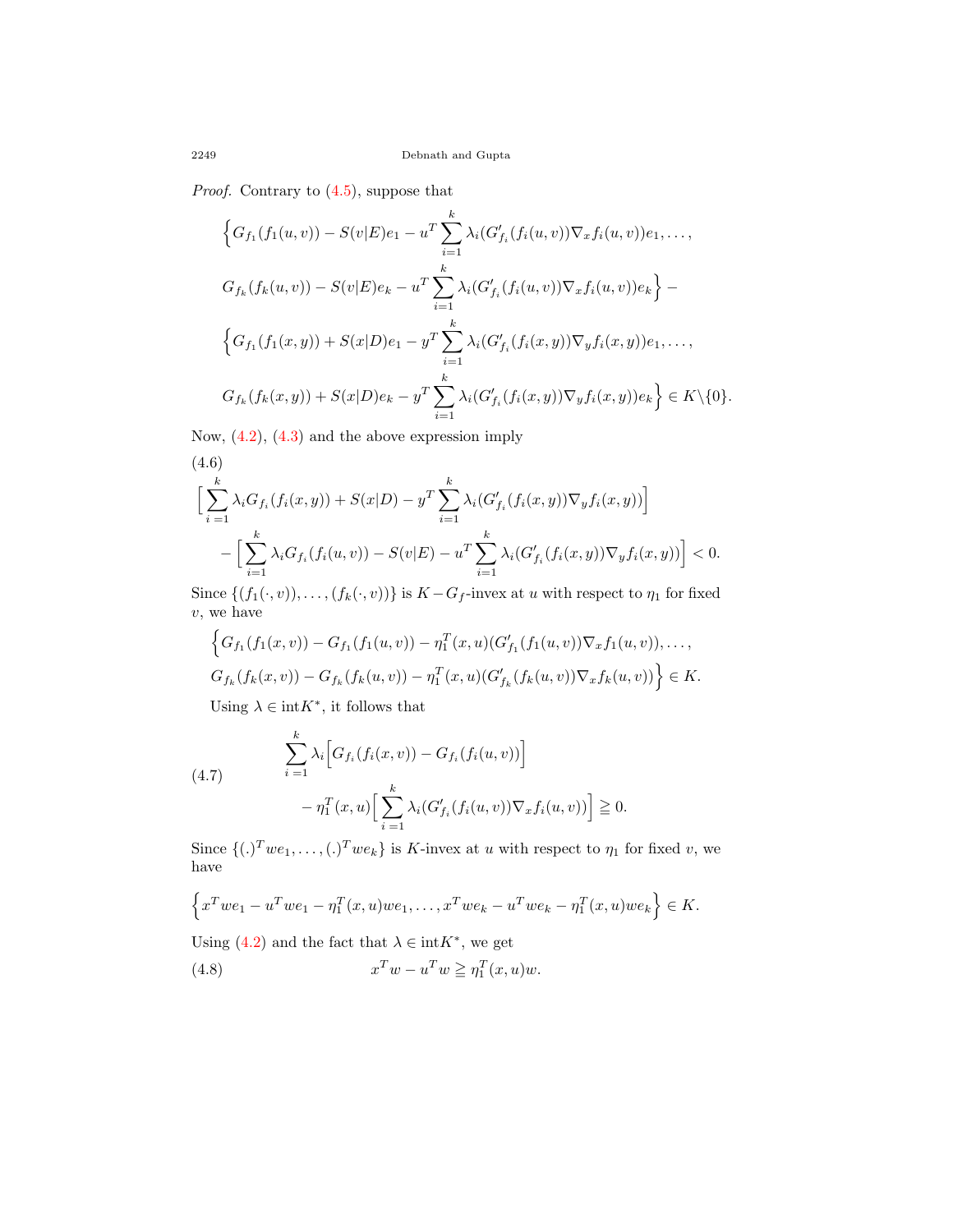Adding  $(4.7)$  and  $(4.8)$  $(4.8)$ , we have

(4.9) 
$$
\sum_{i=1}^{k} \lambda_i \Big[ G_{f_i}(f_i(x, v)) - G_{f_i}(f_i(u, v)) \Big] + x^T w - u^T w \ge \eta_1^T(x, u) \Big[ \sum_{i=1}^{k} \lambda_i (G'_{f_i}(f_i(u, v)) \nabla_x f_i(u, v)) + w \Big].
$$

Further, hypothesis (III) and ([4.4\)](#page-15-2) give

$$
[\eta_1(x, u) + u]^T \Big[ \sum_{i=1}^k \lambda_i (G'_{f_i}(f_i(u, v)) \nabla_x f_i(u, v)) + w \Big] \geqq 0,
$$

which along with ([4.9](#page-17-0)) yields

(4.10) 
$$
\sum_{i=1}^{k} \lambda_i \Big[ G_{f_i}(f_i(x, v)) - G_{f_i}(f_i(u, v)) \Big] + x^T w - u^T w
$$

$$
+ u^T \Big[ \sum_{i=1}^{k} \lambda_i (G'_{f_i}(f_i(u, v)) \nabla_x f_i(u, v)) + w \Big] \geqq 0.
$$

Similarly, from hypotheses (II), (III), constraints  $(4.1)-(4.2)$  $(4.1)-(4.2)$  $(4.1)-(4.2)$  and  $\lambda \in \text{int}K^*$ , we get

(4.11) 
$$
\sum_{i=1}^{k} \lambda_i \Big[ G_{f_i}(f_i(x, y)) - G_{f_i}(f_i(x, v)) \Big] + v^T z - y^T z - y^T \Big[ \sum_{i=1}^{k} \lambda_i (G'_{f_i}(f_i(x, y)) \nabla_y f_i(x, y)) - z \Big] \geqq 0.
$$

Further, adding  $(4.10)$  $(4.10)$  $(4.10)$  and  $(4.11)$  $(4.11)$  $(4.11)$ , we get

$$
\left\{ \sum_{i=1}^{k} \lambda_i (G_{f_i}(f_i(x, y)) + x^T w - y^T \sum_{i=1}^{k} \lambda_i \Big[ G'_{f_i}(f_i(x, y)) \nabla_y f_i(x, y) \Big] \right\}
$$

$$
- \left\{ \sum_{i=1}^{k} \lambda_i (G_{f_i}(f_i(u, v)) - v^T z - u^T \sum_{i=1}^{k} \lambda_i \Big[ G'_{f_i}(f_i(u, v)) \nabla_x f_i(u, v) \Big] \right\} \ge 0.
$$

Finally, using the fact that  $x^T w \leq S(x|D)$  and  $v^T z \leq S(v|E)$ , it follows that  $\int \frac{k}{\sqrt{2k}}$ *i*=1  $\lambda_i(G_{f_i}(f_i(x,y)) + S(x|D) - y^T \sum_{i=1}^k f_i(x,y)$ *i*=1  $\lambda_i \left[ G'_{f_i}(f_i(x,y)) \nabla_y f_i(x,y) \right]$ 

$$
-\Big\{\sum_{i=1}^k \lambda_i (G_{f_i}(f_i(u,v)) - S(v|E) - u^T \sum_{i=1}^k \lambda_i \Big[ G'_{f_i}(f_i(u,v)) \nabla_x f_i(u,v) \Big] \Big\} \geqq 0,
$$

which contradicts  $(4.6)$  $(4.6)$  $(4.6)$ . Hence the result.  $\Box$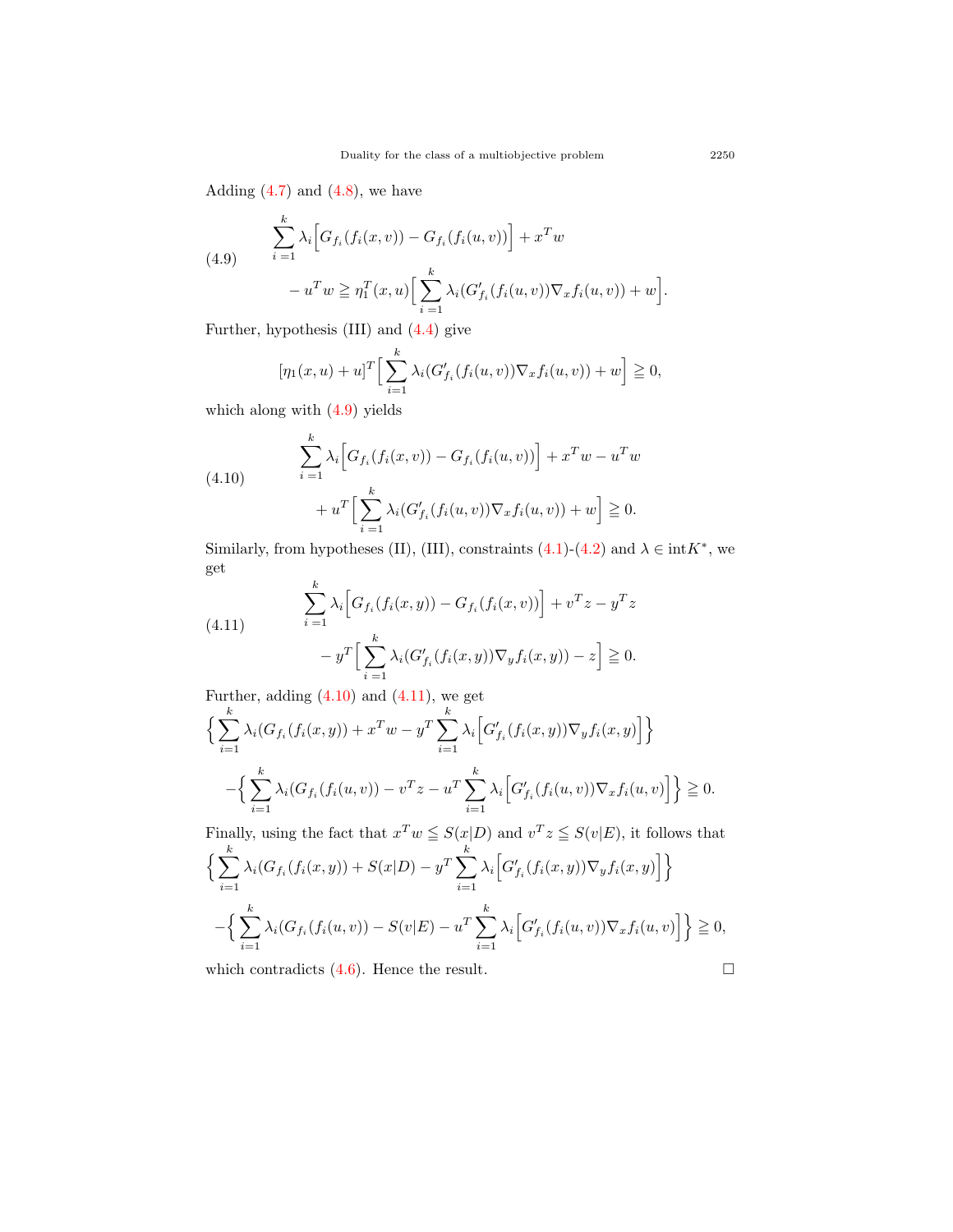4.1. **Numerical illustration.** Let  $k = 2$ ,  $n = m = 1$ ,  $S_1 = S_2 = R_+$ ,  $C_1 =$  $C_2 = R_+$ . Then  $C_1^* = C_2^* = R_+$ . Let also  $f : S_1 \times S_2 \to R^2$ ,  $f(x, y) =$  ${f_1(x, y), f_2(x, y)}$ , where

$$
f_1(x, y) = \cos^2 y
$$
 and  $f_2(x, y) = \sin^2 x + \cos^2 y$ .

Suppose  $G = (G_{f_1}, G_{f_2}) : R \to R^2$  be defined as:

$$
G_{f_1}(t) = t, \ G_{f_2}(t) = 2t.
$$

Consider  $(\eta_1, \eta_2) : S_1 \times S_2 \to R$  as:

$$
\eta_1(x, u) = x, \ \eta_2(v, y) = v.
$$

Let  $K = \{(x, y) \in R^2 : x \ge 0, y \ge -x\}$ . Then  $-K = \{(x, y) \in R^2 : x \le$  $0, y \leq -x$ } and  $K^* = \{(x, y) \in R_+^2 : x \geq y\}$ . Let  $(e_1, e_2) = (1, 1) \in \text{int}K$ . Let  $D = [0, 1]$  and  $E = \{0\}$ . Then  $S(x|D) = \frac{x + |x|}{2}$  and  $S(v|E) = 0$ .

Under the above defined expressions, the primal-dual pair (WP) and (WD) reduce to the following problems (EWP) and (EWD):

**Primal Problem (EWP).** Minimize  $L(x, y, \lambda, z) = \begin{cases} \cos^2 y + \frac{x + |x|}{2} \end{cases}$  $\frac{1}{2}$  +  $y^T(2\lambda_1 \sin y \cos y + 4\lambda_2 \sin y \cos y)$ *,* 

$$
2(\sin^2 x + \cos^2 y) + \frac{x+|x|}{2} + y^T (2\lambda_1 \sin y \cos y + 4\lambda_2 \sin y \cos y) \Big\},
$$

subject to

$$
\[ -2\lambda_1 \sin y \cos y - 4\lambda_2 \sin y \cos y \] \leqq 0,
$$
  

$$
\lambda_1 + \lambda_2 = 1,
$$
  

$$
\lambda_1 > 0, \ \lambda_2 > 0, \ \lambda_1 - \lambda_2 > 0, \ x \geqq 0.
$$

**Dual Problem (EWD).** Maximize  $M(u, v, \lambda, w)$  =  $\begin{cases} \cos^2 v & - \end{cases}$  $u^T(4\lambda_2 \sin u \cos u), 2(\sin^2 u + \cos^2 v) - u^T(4\lambda_2 \sin u \cos u)$ subject to

$$
4\lambda_2 \sin u \cos u + w \ge 0,
$$
  
\n
$$
\lambda_1 + \lambda_2 = 1,
$$
  
\n
$$
\lambda_1 > 0, \ \lambda_2 > 0, \ \lambda_1 - \lambda_2 > 0, \ v \ge 0, \ w \in [0, 1].
$$

First, we shall show that for the primal (EWP) and dual (EWD), the hypotheses of Theorem [4.2](#page-16-1) hold.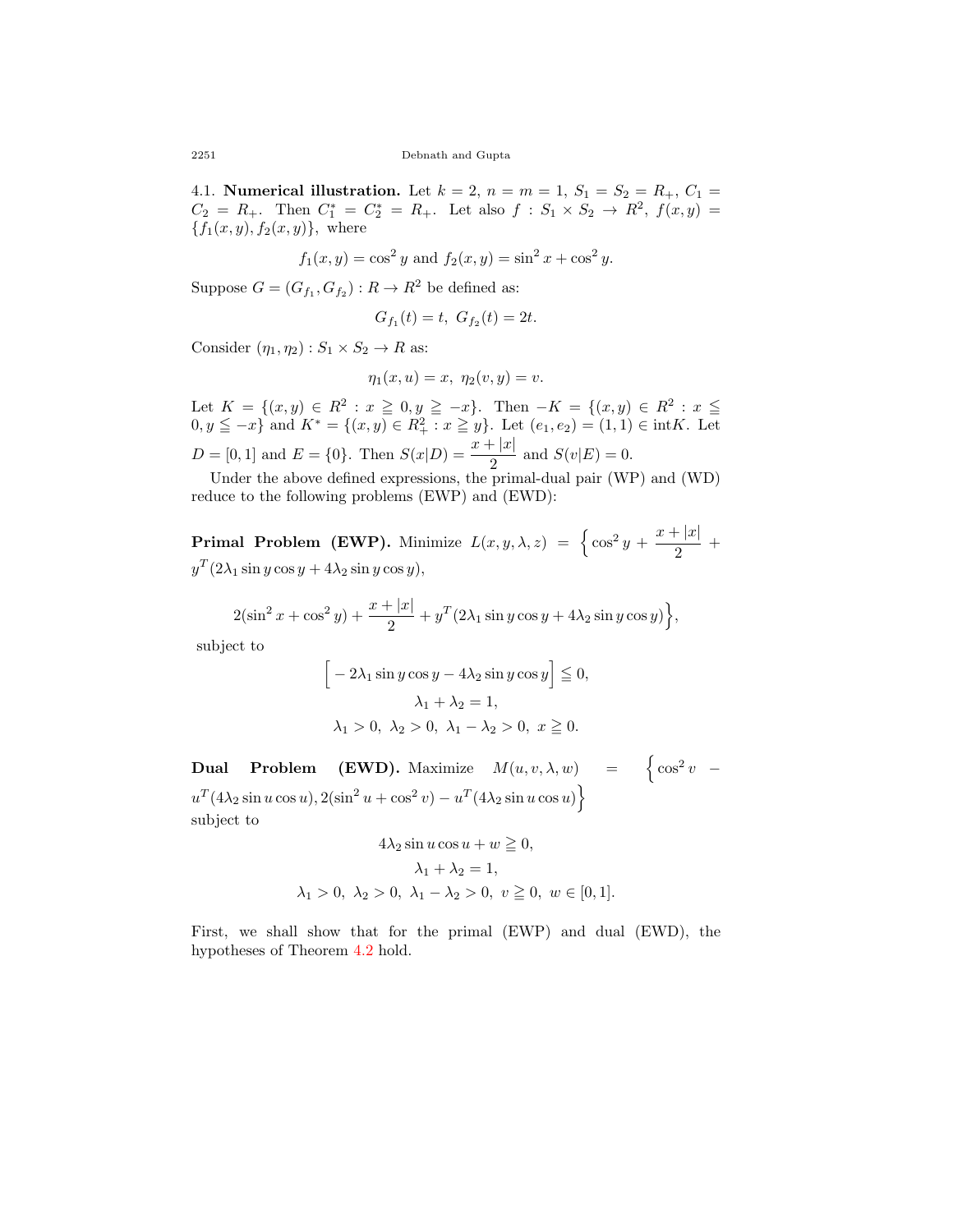**(B.1)**  $\{(f_1(\cdot, v)), (f_2(\cdot, v))\}$  is  $K - G_f$ -invex at  $u = 0$  with respect to  $\eta_1$ for fixed *v* for all  $x \in S_1$ , since

$$
\left\{ G_{f_1}(f_1(x,v)) - G_{f_1}(f_1(u,v)) - \eta_1^T(x,u)(G'_{f_1}(f_1(u,v))\nabla_x f_1(u,v)),
$$
  
\n
$$
G_{f_2}(f_2(x,v)) - G_{f_2}(f_2(u,v)) - \eta_1^T(x,u)(G'_{f_2}(f_2(u,v))\nabla_x f_2(u,v)) \right\}
$$
  
\n= (0,2 sin<sup>2</sup> x) \in K,

and  $\{(.)^T we_1,(.)^T we_2\}$  is *K*-invex at  $u = 0$  with respect to  $\eta_1$  for fixed *v* for all  $x \in S_1$ , since  $(x^T w - u^T w - \eta_1^T(x, u) w, x^T w - u^T w - \eta_1^T(x, u) w) = (0, 0) \in K.$ 

**(B.2)**  $\{(f_1(x, .)), (f_2(x, .))\}$  is  $K - G_f$ -incave at  $y = 0$  with respect to *η*<sub>2</sub> for fixed *x* for all  $v \in S_2$ , since

$$
\begin{aligned} &\Big\{G_{f_1}(f_1(x,v))-G_{f_1}(f_1(x,y))- \eta_2^T(v,y)(G'_{f_1}(f_1(x,y))\nabla_y f_1(x,y)), G_{f_2}(f_2(x,v))\\ &-G_{f_2}(f_2(x,y))- \eta_2^T(v,y)(G'_{f_2}(f_2(x,y))\nabla_y f_2(x,y))\Big\}\\ &=\big(\cos^2v-1,2(\cos^2v-1)\big)\in -K,\end{aligned}
$$

and  $\{(.)^T z e_1,(.)^T z e_2\}$  is *K*-invex at  $y = 0$  with respect to  $\eta_2$  for fixed *x* for all  $v \in S_2$ , since

$$
(v^T z - y^T z - \eta_2^T(v, y)z, v^T z - y^T z - \eta_2^T(v, y)z) = (0, 0) \in K.
$$

**(B.3)**  $\eta_1(x, u) + u = x + u \in C_1$ ,  $\forall x, u \in S_1$  and  $\eta_2(v, y) + y = v + y \in C_2$ ,  $\forall v, y \in C_1$ *S*<sub>2</sub>. The points  $(x, 0, \lambda_1, \lambda_2, z)$  s.t.  $x \ge 0$ ,  $\lambda_1 + \lambda_2 = 1$  with  $\lambda_1 > 0$ ,  $\lambda_2 > 0$  and  $\lambda_1 - \lambda_2 > 0$  are feasible to (EWP). Also, the points  $(0, v, \lambda_1, \lambda_2, w)$  s.t.  $v \ge 0$ ,  $\lambda_1 + \lambda_2 = 1$  with  $\lambda_1 > 0$ ,  $\lambda_2 > 0$  and  $\lambda_1 - \lambda_2 > 0$  satisfy (EWD). Now, at these feasible points,

$$
M(u, v, \lambda, w) - L(x, y, \lambda, z) = (\cos^2 v, 2\cos^2 v) - (1 + \frac{x + |x|}{2}, 2(\sin^2 x + 1) + \frac{x + |x|}{2})
$$
  
=  $(\cos^2 v, 2\cos^2 v) - (1 + x, 2(\sin^2 x + 1) + x)$   
=  $(\cos^2 v - 1 - x, 2\cos^2 v - 2(\sin^2 x + 1) - x)$   
\$\notin K\{0\} (since  $\cos^2 v - 1 - x \le 0, \forall x, v \ge 0)$ .

In particular, the points  $(x, y, \lambda_1, \lambda_2, z) = (\frac{\pi}{6}, 0, \frac{3}{4}, \frac{1}{4}, 0)$  and  $(u, v, \lambda_1, \lambda_2, w) =$  $(0, \frac{\pi}{3}, \frac{3}{4}, \frac{1}{4}, 1)$  are feasible for the problems (EWP) and (EWD), respectively and also

$$
M(u, v, \lambda, w) - L(x, y, \lambda, z) = \left(\frac{-9 - 2\pi}{12}, \frac{-12 - \pi}{6}\right) \notin K \setminus \{0\}
$$

Hence verified.  $\Box$ 

<span id="page-20-0"></span>**Theorem 4.3** (Strong duality). Let  $(\bar{x}, \bar{y}, \bar{\lambda}, \bar{z})$  *be an efficient solution of* (WP). *Fix*  $\lambda = \overline{\lambda}$  *in* (WD)*. Let*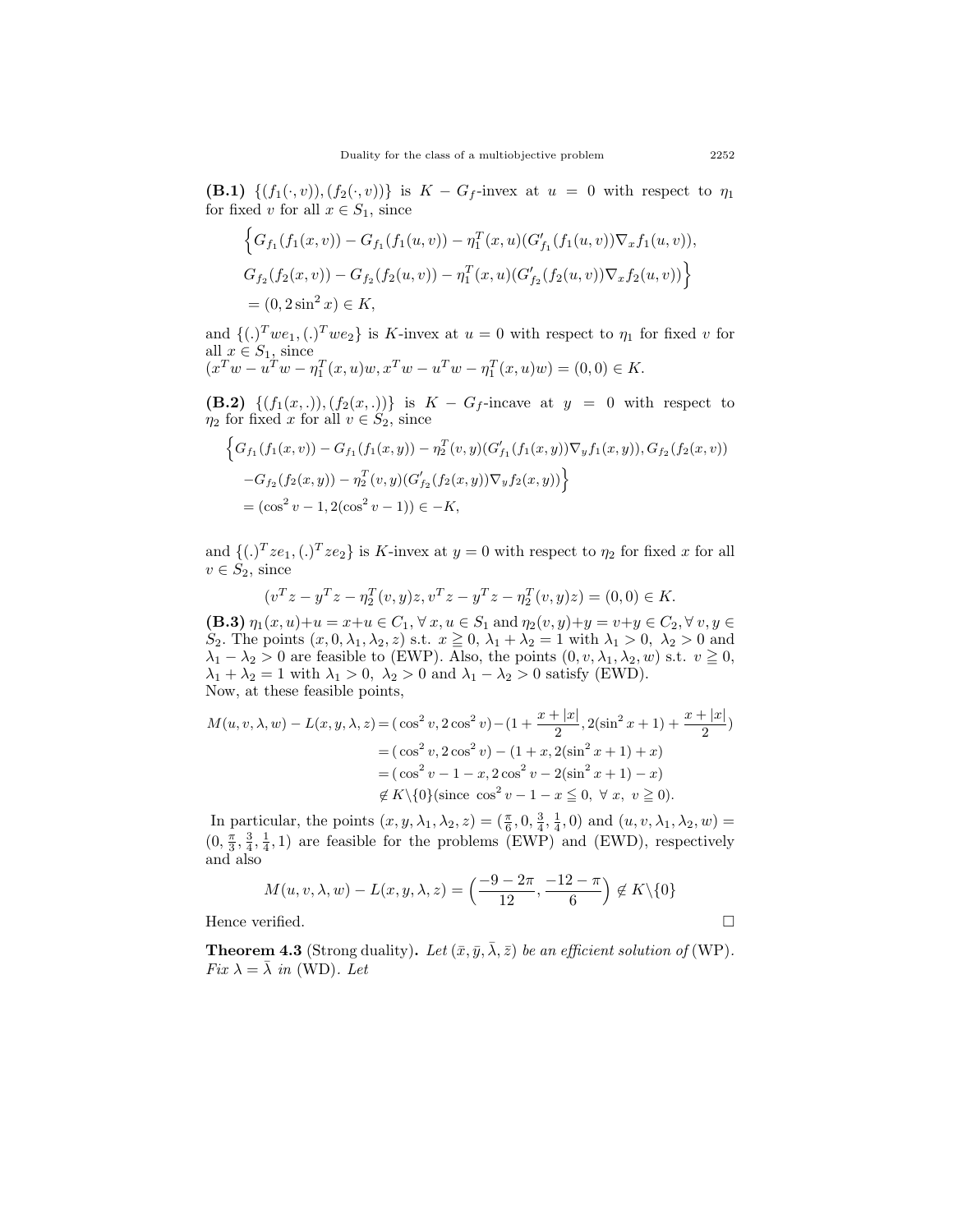#### 2253 Debnath and Gupta

- (I) the vectors  $\{G'_{f_1}(f_1(\bar{x}, \bar{y}))\nabla_y f_1(\bar{x}, \bar{y}), \ldots, G'_{f_k}(f_k(\bar{x}, \bar{y}))\nabla_y f_k(\bar{x}, \bar{y})\}$  be *linearly independent;*
- (II) *the matrix* ∑ *k i*=1  $\bar{\lambda}_i \{ G''_{f_i}(f_i(\bar{x}, \bar{y})) \nabla_y f_i(\bar{x}, \bar{y}) \nabla_y f_i(\bar{x}, \bar{y})^T \ + \ G'_{f_i}(f_i(\bar{x}, \bar{y})) \nabla_{yy} f_i(\bar{x}, \bar{y}) \}$ *be positive or negative definite;*

*Then, there exists*  $\bar{w} \in D$ *, such that*  $(\bar{x}, \bar{y}, \bar{\lambda}, \bar{w})$  *is a feasible solution for* (WD) *and the objective values of* (WD) *and* (WD) *are equal. Furthermore, if the hypotheses in Theorem* [4.2](#page-16-1) *hold for all feasible solutions of* (WD) *and* (WD)*, then*  $(\bar{x}, \bar{y}, \bar{\lambda}, \bar{w})$  *is an efficient solution for* (WD).

*Proof.* Since  $(\bar{x}, \bar{y}, \bar{\lambda}, \bar{z})$  is an efficient solution of (WD). Hence, according to the Fritz John optimality condition [\[4](#page-25-9)], there exist  $\alpha \in K^*$ ,  $\beta \in C_2$  and  $\eta \in R$ such that

$$
\left[\sum_{i=1}^{k} \alpha_i (G'_{f_i}(f_i(\bar{x}, \bar{y})) \nabla_x f_i(\bar{x}, \bar{y})) + (\alpha^T e) \bar{\gamma} \right]
$$
  
\n
$$
+ (\beta - (\alpha^T e) \bar{y}) \Big\{ \sum_{i=1}^{k} \bar{\lambda}_i (G''_{f_i}(f_i(\bar{x}, \bar{y})) \nabla_x f_i(\bar{x}, \bar{y}) \nabla_y f_i(\bar{x}, \bar{y})^T
$$
  
\n
$$
+ G'_{f_i}(f_i(\bar{x}, \bar{y})) \nabla_{xy} f_i(\bar{x}, \bar{y}) \Big\} \Big]^T (x - \bar{x}) \ge 0, \text{ for all } x \in C_1,
$$

$$
\sum_{i=1}^{k} (\alpha_i - (\alpha^T e) \bar{\lambda}_i) (G'_{f_i}(f_i(\bar{x}, \bar{y})) \nabla_y f_i(\bar{x}, \bar{y}))
$$
\n
$$
+ (\beta - (\alpha^T e) \bar{y})^T \Big[ \sum_{i=1}^{k} \bar{\lambda}_i \Big\{ G''_{f_i}(f_i(\bar{x}, \bar{y})) \nabla_y f_i(\bar{x}, \bar{y}) \nabla_y f_i(\bar{x}, \bar{y})^T
$$
\n
$$
+ G'_{f_i}(f_i(\bar{x}, \bar{y})) \nabla_{yy} f_i(\bar{x}, \bar{y}) \Big\} \Big] = 0,
$$

<span id="page-21-0"></span>(4.14) 
$$
\left[ [(\beta - (\alpha^T e) \bar{y})^T G'_{f_i}(f_i(\bar{x}, \bar{y})) \nabla_y f_i(\bar{x}, \bar{y})] + \eta e_i \right] (\lambda_i - \bar{\lambda}_i) \geq 0,
$$
  
for all  $\lambda \in \text{int} K^*$ ,  $i = 1, 2, ..., k$ ,

<span id="page-21-2"></span>(4.15) 
$$
\beta^T \Big[ \sum_{i=1}^k \bar{\lambda}_i (G'_{f_i}(f_i(\bar{x}, \bar{y})) \nabla_y f_i(\bar{x}, \bar{y})) - \bar{z} \Big] = 0,
$$

$$
n^T (\bar{\lambda}^T e - 1) = 0
$$

(4.16) 
$$
\eta^T(\bar{\lambda}^T e - 1) = 0,
$$

$$
\beta \in N_E(\bar{z}),
$$

<span id="page-21-1"></span>
$$
\bar{\gamma} \in D, \ \bar{\gamma}^T \bar{x} = S(\bar{x}|D),
$$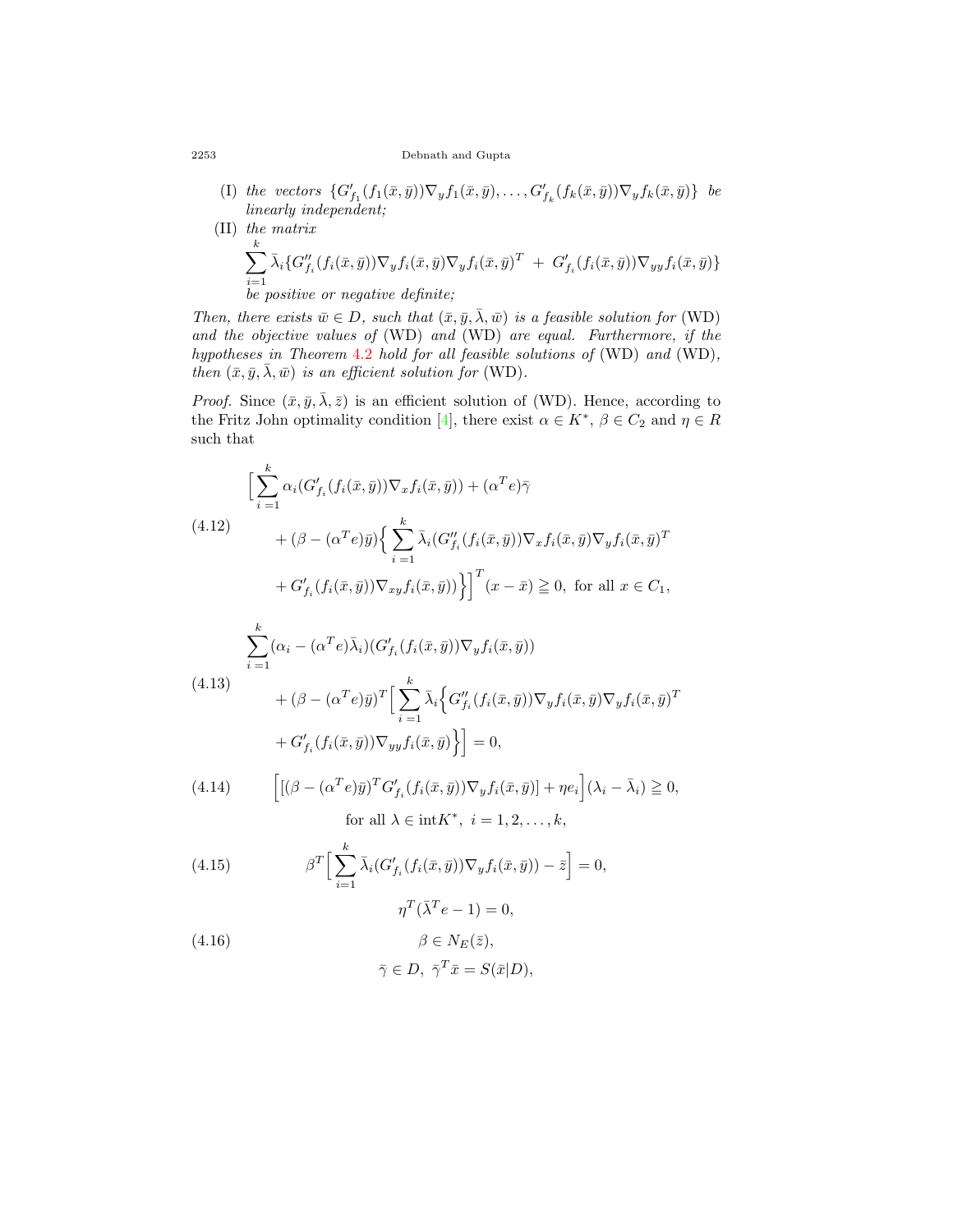<span id="page-22-0"></span>Duality for the class of a multiobjective problem 2254

$$
(4.17) \qquad \qquad (\alpha, \beta, \eta) \neq 0.
$$

Inequality  $(4.14)$  $(4.14)$  can be re-written as

(4.18) 
$$
[(\beta - (\alpha^T e)\overline{y})^T G'_{f_i}(f_i(\overline{x}, \overline{y})) \nabla_y f_i(\overline{x}, \overline{y})] + \eta e_i = 0.
$$

Multiplying ([4.18\)](#page-22-0) by  $(\alpha^{i} - (\alpha^{T}e)\overline{\lambda}^{i})$ ,  $i = 1, 2, ..., k$ , summing for all *i*, and using  $\lambda^T e = 1$ , we obtain

<span id="page-22-1"></span>(4.19) 
$$
(\beta - (\alpha^T e) \bar{y})^T \Big[ \sum_{i=1}^k (G'_{f_i}(f_i(\bar{x}, \bar{y})) \nabla_y f_i(\bar{x}, \bar{y})) \Big] (\alpha^i - (\alpha^T e) \bar{\lambda}^i) = 0.
$$

Again, multiplying  $(4.13)$  $(4.13)$  by  $(\beta - (\alpha^T e)\bar{y})^T$  and using  $(4.19)$  $(4.19)$ , we get

$$
(\beta - (\alpha^T e) \bar{y})^T \Big[ \sum_{i=1}^k \bar{\lambda}_i \Big\{ G''_{f_i}(f_i(\bar{x}, \bar{y})) \nabla_y f_i(\bar{x}, \bar{y}) \nabla_y f_i(\bar{x}, \bar{y})^T
$$

$$
+ G'_{f_i}(f_i(\bar{x}, \bar{y})) \nabla_{yy} f_i(\bar{x}, \bar{y}) \Big\} \Big] (\beta - (\alpha^T e) \bar{y}) = 0.
$$

Applying hypothesis (II), we have

(4.20) 
$$
\beta = (\alpha^T e) \bar{y}.
$$

Using ([4.20\)](#page-22-2) in [\(4.18](#page-22-0)), we get  $\eta = 0$ , as  $e = (e_1, e_2, \dots, e_k) \in \text{int } K$  implies  $e \neq 0$ . Now,  $(4.13)$  $(4.13)$  $(4.13)$  and  $(4.20)$  $(4.20)$  $(4.20)$  together gives

<span id="page-22-3"></span><span id="page-22-2"></span>
$$
\sum_{i=1}^k (\alpha_i - (\alpha^T e) \bar{\lambda}_i) (G'_{f_i}(f_i(\bar{x}, \bar{y})) \nabla_y f_i(\bar{x}, \bar{y})) = 0.
$$

From hypothesis (I), we have

(4.21) 
$$
\alpha_i = (\alpha^T e) \overline{\lambda}_i, \ i = 1, 2, \dots, k.
$$

If  $\alpha = 0$ , then  $\alpha^T e = 0$  and hence ([4.20\)](#page-22-2) gives  $\beta = 0$ , which is a contradiction to  $(\alpha, \beta, \eta) \neq 0$ . Thus  $\alpha^T e > 0$  as  $0 \neq \alpha \in K^*$  and  $e \in \text{int}K$ . Hence  $\bar{y} = -\frac{\beta}{\tau}$  $\frac{\rho}{\alpha^T e} \in C_2$ . Substituting ([4.20](#page-22-2)), [\(4.21\)](#page-22-3) and using the fact that  $\alpha^T e > 0$  in  $(4.12)$  $(4.12)$ , we obtain

<span id="page-22-4"></span>(4.22) 
$$
\left[\sum_{i=1}^k \bar{\lambda}_i (G'_{f_i}(f_i(\bar{x}, \bar{y})) \nabla_x f_i(\bar{x}, \bar{y})) + \bar{\gamma}\right]^T (x - \bar{x}) \geq 0, \text{ for all } x \in C_1.
$$

Since  $C_1$  is a closed convex cone, therefore  $x, \bar{x} \in C_1$  implies  $x + \bar{x} \in C_1$  and hence from  $(4.22)$ , we have

$$
x^T \Big[ \sum_{i=1}^k \bar{\lambda}_i (G'_{f_i}(f_i(\bar{x}, \bar{y})) \nabla_x f_i(\bar{x}, \bar{y})) + \bar{\gamma} \Big] \geqq 0, \text{ for all } x \in C_1,
$$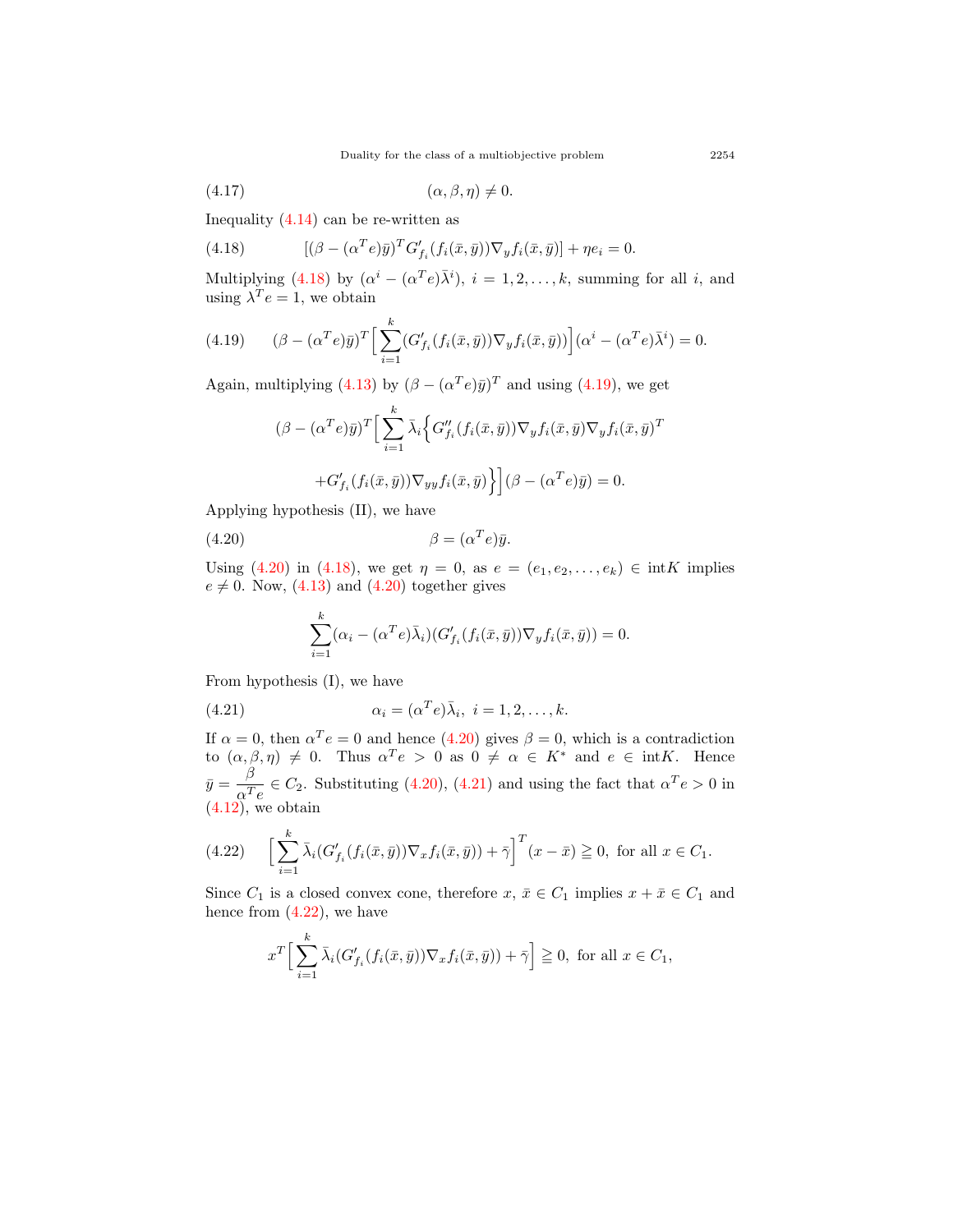which implies

$$
\Big[\sum_{i=1}^k \bar{\lambda}_i (G'_{f_i}(f_i(\bar{x}, \bar{y})) \nabla_x f_i(\bar{x}, \bar{y})) + \bar{\gamma} \Big] \in C_1^*.
$$

Thus  $(\bar{x}, \bar{y}, \bar{\lambda}, \bar{w} = \bar{\gamma})$  is a feasible solution for (WD). Considering  $x = 0$  and  $x = 2\bar{x}$ , in  $(4.22)$ , yields

$$
\bar{x}^T \Big[ \sum_{i=1}^k \bar{\lambda}_i (G'_{f_i}(f_i(\bar{x}, \bar{y})) \nabla_x f_i(\bar{x}, \bar{y})) + \bar{\gamma} \Big] = 0,
$$

which further reduces to

<span id="page-23-0"></span>(4.23) 
$$
\bar{x}^T \Big[ \sum_{i=1}^k \bar{\lambda}_i (G'_{f_i}(f_i(\bar{x}, \bar{y})) \nabla_x f_i(\bar{x}, \bar{y})) \Big] = -\bar{x}^T \bar{\gamma} = -S(\bar{x}|D).
$$

From [\(4.16\)](#page-21-1) and [\(4.20\)](#page-22-2) we have,  $(\alpha^T e) \bar{y} \in N_E(\bar{z})$ . Since  $\alpha^T e > 0$ ,  $\bar{y} \in N_E(\bar{z})$ .

Now, expressions [\(4.15](#page-21-2)), ([4.20\)](#page-22-2) and the fact that  $\alpha^T e > 0$  yield

$$
\bar{y}^T \Big[ \sum_{i=1}^k \bar{\lambda}_i (G'_{f_i}(f_i(\bar{x}, \bar{y})) \nabla_y f_i(\bar{x}, \bar{y})) - \bar{z} \Big] = 0,
$$

which implies

<span id="page-23-1"></span>(4.24) 
$$
\overline{y}^T \Big[ \sum_{i=1}^k \overline{\lambda}_i (G'_{f_i}(f_i(\overline{x}, \overline{y})) \nabla_y f_i(\overline{x}, \overline{y})) \Big] = \overline{y}^T \overline{z} = S(\overline{y}|E).
$$

Using  $(4.23)$  $(4.23)$  and  $(4.24)$ , we obtain

$$
\left\{ G_{f_1}(f_1(\bar{x}, \bar{y})) + S(\bar{x}|D)e_1 - \bar{y}^T \sum_{i=1}^k \bar{\lambda}_i (G'_{f_i}(f_i(\bar{x}, \bar{y})) \nabla_y f_i(\bar{x}, \bar{y})) e_1, ..., \n G_{f_k}(f_k(\bar{x}, \bar{y})) + S(\bar{x}|D)e_k - \bar{y}^T \sum_{i=1}^k \bar{\lambda}_i (G'_{f_i}(f_i(\bar{x}, \bar{y})) \nabla_y f_i(\bar{x}, \bar{y})) e_k \right\}
$$
\n
$$
= \left\{ G_{f_1}(f_1(\bar{x}, \bar{y})) - S(\bar{y}|E)e_1 - \bar{x}^T \sum_{i=1}^k \bar{\lambda}_i (G'_{f_i}(f_i(\bar{x}, \bar{y})) \nabla_x f_i(\bar{x}, \bar{y})) e_1, ...,
$$
\n
$$
G_{f_k}(f_k(\bar{x}, \bar{y})) - S(\bar{y}|E)e_k - \bar{x}^T \sum_{i=1}^k \bar{\lambda}_i (G'_{f_i}(f_i(\bar{x}, \bar{y})) \nabla_x f_i(\bar{x}, \bar{y})) e_k \right\}.
$$

Hence, the two objective functions have equal values. Now, let  $(\bar{x}, \bar{y}, \bar{\lambda}, \bar{w})$  be not an efficient solution of (WD), then there exists  $(\hat{x}, \hat{y}, \overline{\lambda}, \hat{w})$  which is feasible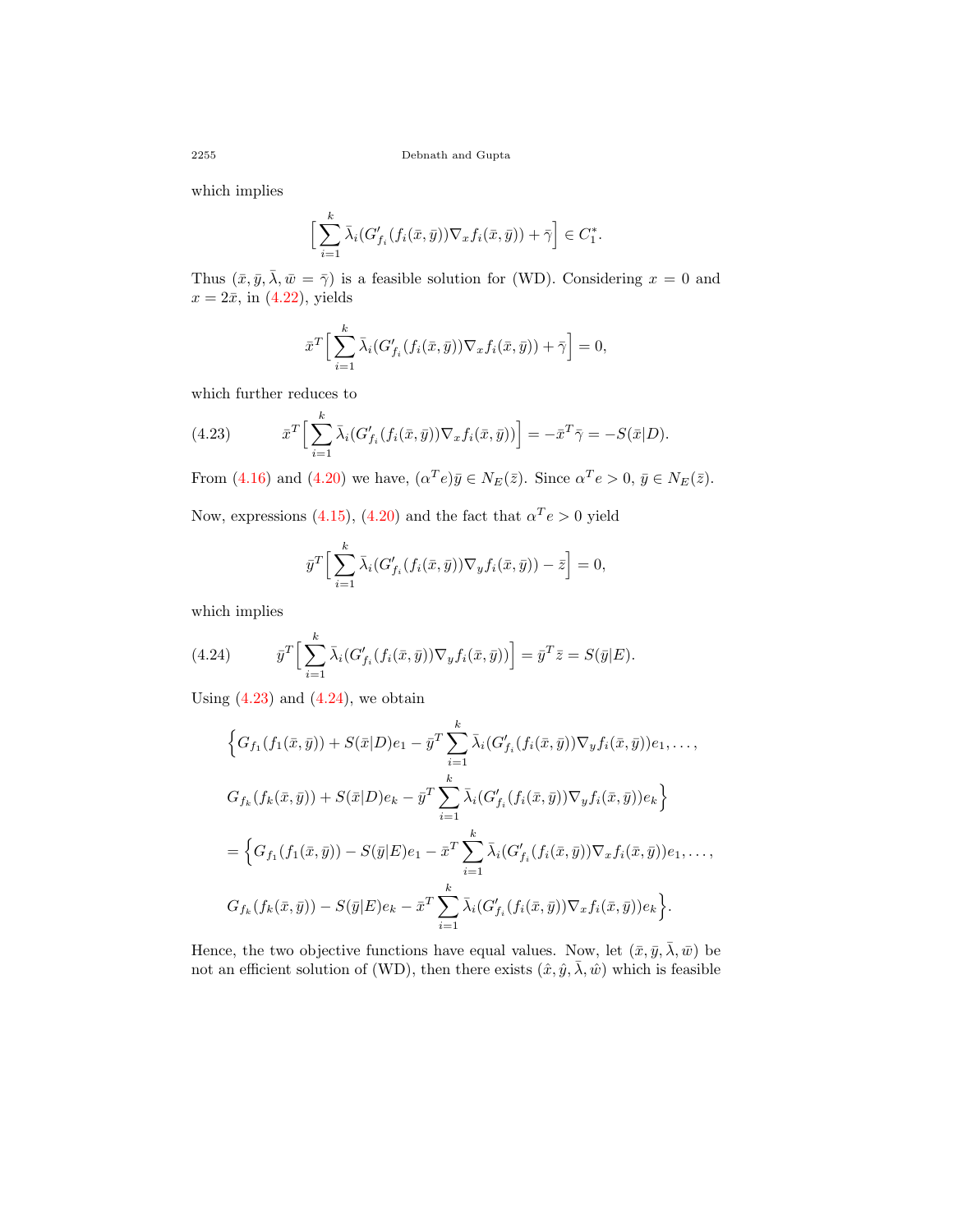for (WD) such that

$$
\left\{G_{f_{1}}(f_{1}(\hat{x},\hat{y})) - S(\hat{y}|E)e_{1} - \hat{x}^{T} \sum_{i=1}^{k} \bar{\lambda}_{i} (G'_{f_{i}}(f_{i}(\hat{x},\hat{y})) \nabla_{x} f_{i}(\hat{x},\hat{y}))e_{1}, \dots, G_{f_{k}}(f_{k}(\hat{x},\hat{y})) - S(\hat{y}|E)e_{k} - \hat{x}^{T} \sum_{i=1}^{k} \bar{\lambda}_{i} (G'_{f_{i}}(f_{i}(\hat{x},\hat{y})) \nabla_{x} f_{i}(\hat{x},\hat{y}))e_{k}\right\} - \n\left\{G_{f_{1}}(f_{1}(\bar{x},\bar{y})) - S(\bar{y}|E)e_{1} - \bar{x}^{T} \sum_{i=1}^{k} \bar{\lambda}_{i} (G'_{f_{i}}(f_{i}(\bar{x},\bar{y})) \nabla_{x} f_{i}(\bar{x},\bar{y}))e_{1}, \dots, G_{f_{k}}(f_{k}(\bar{x},\bar{y})) - S(\bar{y}|E)e_{k} - \bar{x}^{T} \sum_{i=1}^{k} \bar{\lambda}_{i} (G'_{f_{i}}(f_{i}(\bar{x},\bar{y})) \nabla_{x} f_{i}(\bar{x},\bar{y}))e_{k}\right\} \in K \setminus \{0\},
$$

which from  $(4.23)$  $(4.23)$  and  $(4.24)$  yield

$$
\left\{G_{f_{1}}(f_{1}(\hat{x},\hat{y})) - S(\hat{y}|E)e_{1} - \hat{x}^{T} \sum_{i=1}^{k} \bar{\lambda}_{i} (G'_{f_{i}}(f_{i}(\hat{x},\hat{y})) \nabla_{x} f_{i}(\hat{x},\hat{y}))e_{1}, \dots, \right.
$$
  
\n
$$
G_{f_{k}}(f_{k}(\hat{x},\hat{y})) - S(\hat{y}|E)e_{k} - \hat{x}^{T} \sum_{i=1}^{k} \bar{\lambda}_{i} (G'_{f_{i}}(f_{i}(\hat{x},\hat{y})) \nabla_{x} f_{i}(\hat{x},\hat{y}))e_{k}\right\} - \left\{G_{f_{1}}(f_{1}(\bar{x},\bar{y})) + S(\bar{x}|D)e_{1} - \bar{y}^{T} \sum_{i=1}^{k} \bar{\lambda}_{i} (G'_{f_{i}}(f_{i}(\bar{x},\bar{y})) \nabla_{y} f_{i}(\bar{x},\bar{y}))e_{1}, \dots, \right.
$$
  
\n
$$
G_{f_{k}}(f_{k}(\bar{x},\bar{y})) + S(\bar{x}|D)e_{k} - \bar{y}^{T} \sum_{i=1}^{k} \bar{\lambda}_{i} (G'_{f_{i}}(f_{i}(\bar{x},\bar{y})) \nabla_{y} f_{i}(\bar{x},\bar{y}))e_{k}\right\} \in K \setminus \{0\},
$$

which is a contradiction to Theorem [4.2](#page-16-1). Hence,  $(\bar{x}, \bar{y}, \bar{\lambda}, \bar{w})$  is the efficient solution of (WD).  $\Box$ 

**Theorem 4.4** (Converse duality). Let  $(\bar{u}, \bar{v}, \bar{\lambda}, \bar{w})$  be an efficient solution of (WD). Fix  $\lambda = \overline{\lambda}$  in (WP). Let

- (I) the vectors  $\{G'_{f_1}(f_1(\bar{u},\bar{v}))\nabla_x f_1(\bar{u},\bar{v}),\ldots,G'_{f_k}(f_k(\bar{u},\bar{v}))\nabla_x f_k(\bar{u},\bar{v})\}\;$  be *linearly independent;*
- (II) *the matrix* ∑ *k i*=1  $\bar{\lambda}_i \{G_{f_i}''(f_i(\bar{u}, \bar{v}))\nabla_x f_i(\bar{u}, \bar{v})\nabla_x f_i(\bar{u}, \bar{v})^T + G_{f_i}'(f_i(\bar{u}, \bar{v}))\nabla_{xx} f_i(\bar{u}, \bar{v})\}$ *be positive or negative definite;*

*Then there exists*  $\bar{z} \in E$ *, such that*  $(\bar{u}, \bar{v}, \bar{\lambda}, \bar{z})$  *is a feasible solution for*  $(WP)$ *and the objective values of* (*W P*) *and* (*W D*) *are equal. Futhermore, if the hypotheses in Theorem* [4.2](#page-16-1) *hold for all feasible solutions of* (*W P*) *and* (*W D*)*, then*  $(\bar{u}, \bar{v}, \bar{\lambda}, \bar{z})$  *is an efficient solution for*  $(WP)$ *.*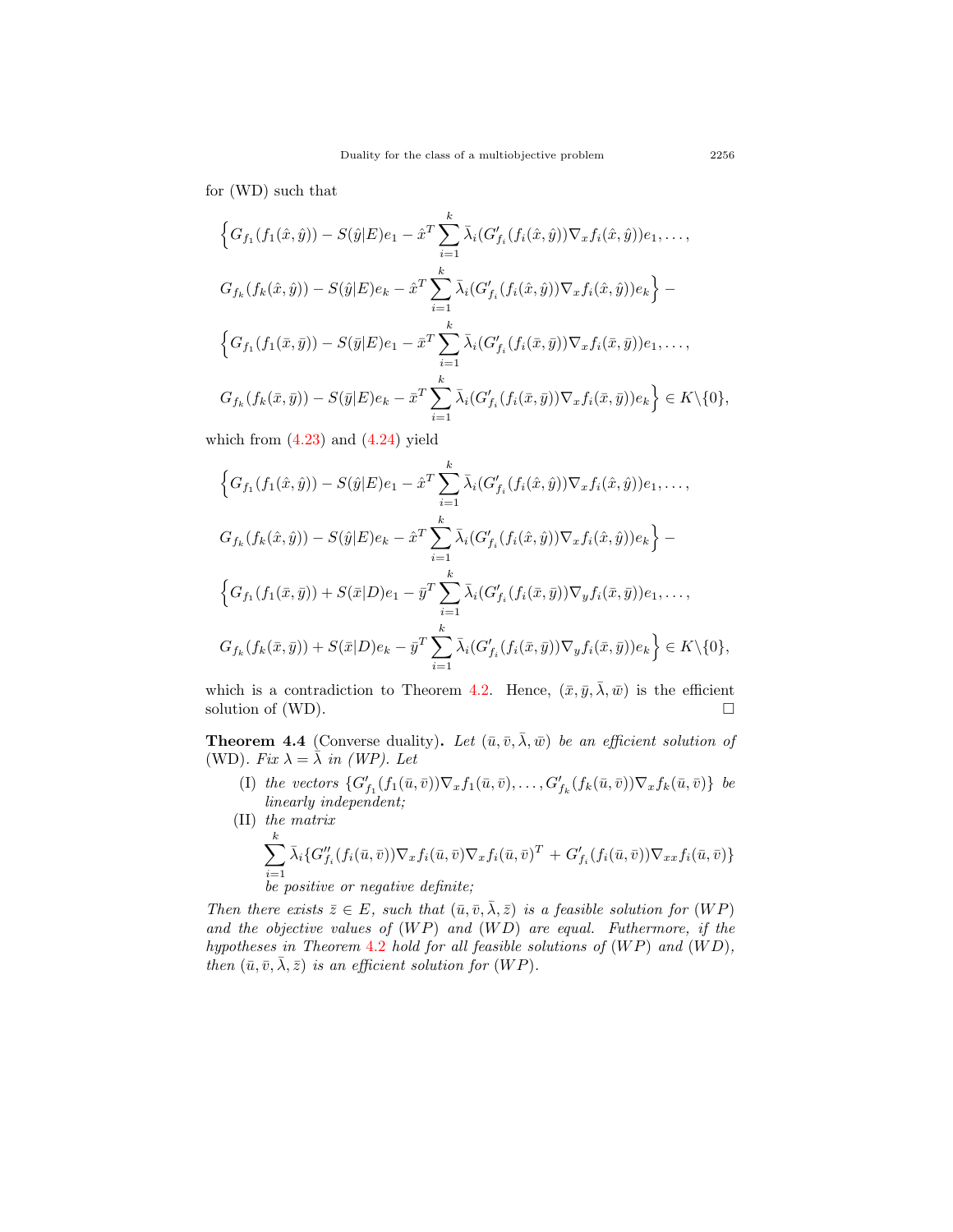*Proof.* The proof follows on the lines of Theorem [4.2](#page-16-1).  $\Box$ 

#### 5. **Conclusions**

In this paper, we have considered the  $G_f$ -invex functions over cones and examples which justify the definitions have been illustrated. Two types of dual models-Mond-Weir and Wolfe type multiobjective symmetric dual programs have been formulated. It is to be remarked that the functions which are taken in the primal-dual programs are not differentiable. Considering these nondifferentiable dual programs, we have discussed the corresponding duality relations. Numerical examples which illustrates the weak duality results of Mond-Weir and Wolfe type models have also been depicted in the paper. These results can be further extended to second order nondifferentiable symmetric dual programs and in the fractional programming case also. Several results appearing in the literature comes out as special cases.

#### **Acknowledgements**

The authors sincerely thank the referee for the recommendation and the interesting suggestions. The first author is supported by the Ministry of Human Resource and Development, New Delhi, India, for financial support, to carry out this work.

#### **REFERENCES**

- <span id="page-25-3"></span>[1] R.P. Agarwal, I. Ahmad and S.K. Gupta, A note on higher-order nondifferentiable symmetric duality in multiobjective programming, *Appl. Math. Lett.* **24** (2011), no. 8, 1308–1311.
- <span id="page-25-8"></span>[2] T. Antczak, On G-invex multiobjective programming, Part *I*. Optimality, *J. Global Optim.* **43** (2009), no. 1, 97–109.
- <span id="page-25-7"></span>[3] T. Antczak, Saddle point criteria and Wolfe duality in nonsmooth (*ϕ, ρ*)-invex vector optimization problems with inequality and equality constraints, *Int. J. Comput. Math.* **92** (2015), no. 5, 882–907.
- <span id="page-25-9"></span>[4] M.S. Bazaraa and J.J. Goode, On symmetric duality in nonlinear programming, *Oper. Res.* **21** (1973), no. 1, 1–9.
- <span id="page-25-4"></span>[5] X. Chen, Higher-order symmetric duality in nondifferentiable multiobjective programming problems, *J. Math. Anal. Appl.* **290** (2004), no. 2, 423–435.
- <span id="page-25-6"></span>[6] Y. Dehui and L. Xiaoling, Multiobjective program with support functions under (*G, C, ρ*)-convexity assumptions, *J. Syst. Sci. Complex.* **28** (2015), no. 5, 1148–1163.
- <span id="page-25-0"></span>[7] W.S. Dorn, A symmetric dual theorem for quadratic programs, *J. Oper. Res. Soc. Japan* **2** (1960), no. 3, 93–97.
- <span id="page-25-2"></span>[8] T.R. Gulati and G. Mehndiratta, Nondifferentiable multiobjective Mond-Weir type second-order symmetric duality over cones, *Optim. Lett.* **4** (2010), no. 2, 293–309.
- <span id="page-25-1"></span>[9] S.K. Gupta and A. Jayswal, Multiobjective higher-order symmetric duality involving generalized cone-invex functions, *Comput. Math. Appl.* **60** (2010), no. 12, 3187–3192.
- <span id="page-25-5"></span>[10] S.K. Gupta, N. Kailey and S. Kumar, Duality for nondifferentiable multiobjective higher-order symmetric programs over cones involving generalized (*F, α, ρ, d*)-convexity, *J. Inequal. Appl.* **298** (2012) 16 pages.